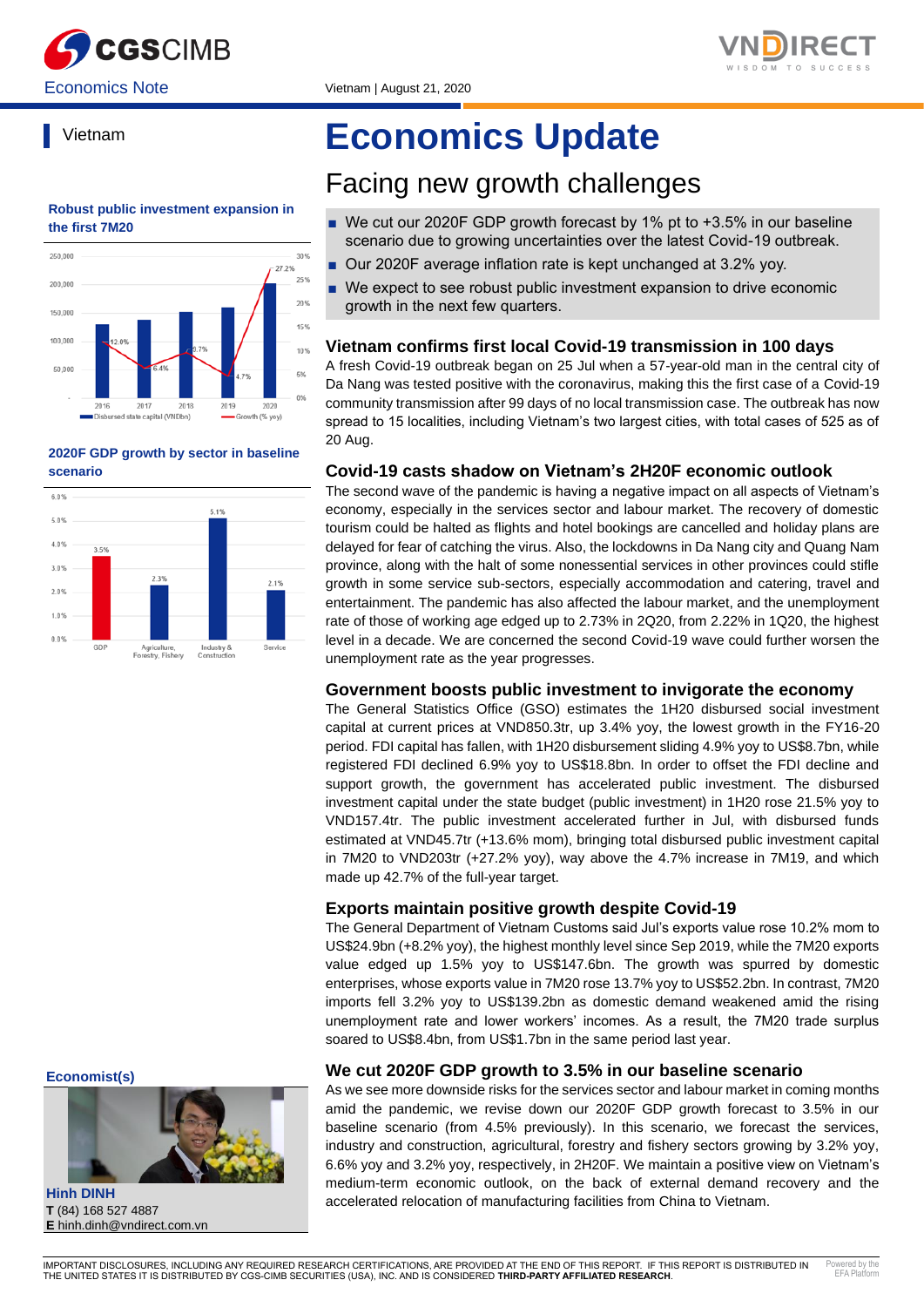



# Facing new growth challenges

# **Vietnam hit by second Covid-19 wave**

# **First case of community transmission in 100 days**

A fresh Covid-19 outbreak began on 25 Jul when tests for the disease for a 57 year-old man in Da Nang confirmed he was infected with the coronavirus. This is the first case of community transmission after 99 days without any local infection case. The outbreak has now spread to 15 localities, including Vietnam's two largest cities, with 525 people infected, including 25 deaths as at 20 Aug.

The Vietnamese government has taken drastic steps to curb the spread of the second wave. Several provinces and cities have been ordered to apply socialdistancing rules, including Da Nang city and Quang Nam province, the hardest hit areas in this second wave. Several other cities also confirmed infections, such as Ho Chi Minh City and Hanoi, and the authorities have asked for the closure of some non-essential services, such as bars, discotheques, karaoke and massage parlours and other entertainment activities. Vietnam has also stopped passenger transportation to and from Da Nang, its third-largest city and one of its biggest tourist destinations. The Ministry of Health has sent the most experienced medical staff to Da Nang to fight the virus. With these strong moves, we believe Vietnam would be able to defeat the second wave of Covid-19, just as it had successfully fought against the first wave of the outbreak.



# **The latest outbreak casts shadow on Vietnam's economic outlook in the near term**

### **Covid-19 hits services sector hardest**

We believe the services sector will again bear the brunt of the economic damage caused by this second Covid-19 wave. In 2Q20, the sector slid 1.8% yoy, (slowing from a 3.3% increase in 1Q20) as all service activities were strongly affected by nationwide social distancing measures imposed in Apr 20. The services sector made a steep recovery in May-Jul after the government lifted social-distancing rules. The total value of retail sales and services rose 3.3% mom and 4.3% yoy in Jul 2020, respectively (vs. +3.0% mom and +2.0% yoy in Jun 2020, and +27.7% mom and +0.6% yoy in May 2020). However, the recovery is expected to slow due to the pandemic's second wave.

Firstly, the recovery of tourism could be halted due to the fresh wave of outbreaks. Vietnam reopened the country to domestic tourism at the start of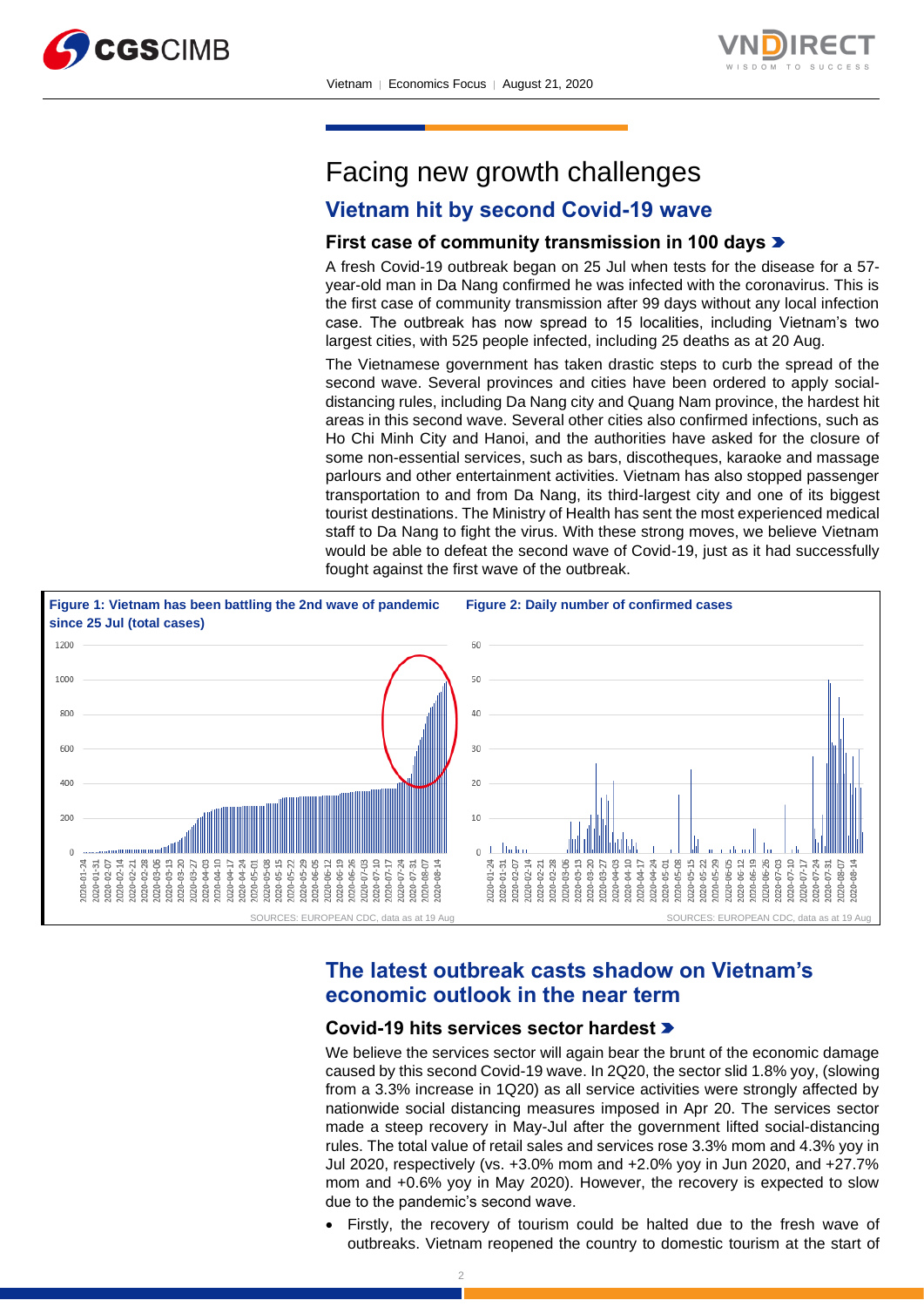



#### Vietnam │ Economics Focus │ August 21, 2020

May after having successfully contained the first wave of the pandemic. In the following three months, the number of domestic tourists recovered strongly and even reached pre-pandemic levels in Jun and Jul, with about 7m-8m tourists per month. However, the second Covid-19 outbreak could weaken this recovery momentum, at least in Aug-Sep, as reports suggest that many holidaymakers are cancelling flight and hotel bookings, or delaying their plans for fear of being infected by the disease while travelling.

• Secondly, the lockdowns in Da Nang city and Quang Nam province, along with the shutdown of some nonessential services in other provinces could reduce the growth of several service sub-sectors, especially accommodation and catering, travel and entertainment.







Vietnam's IHS Markit PMI dropped to 47.6pts in Jul, from 51.1pts in Jun, indicating a contraction in manufacturing activities. Also, Vietnam's Jul Index of Industrial Production (IIP) rose by only 3.6% mom (slowing from 10.3% in Jun) and 1.1% yoy (lower than the 7.2% rate in Jun). The main reason for the strong recovery in Vietnam's manufacturing activities in Jun was the sharp increase in new orders for manufacturing products that had been compressed in the Mar-May period as major economies such as the United States and the European Union (EU) implemented social distancing to curb the spread of the virus. When these economies reopened, the new orders poured into Vietnam in Jun, but this did not last long because the world economy has been in a recession and global demand remains weak. Therefore, we expect Vietnam's industrial sector to experience a more bumpy recovery due to global supply chain disruptions and low external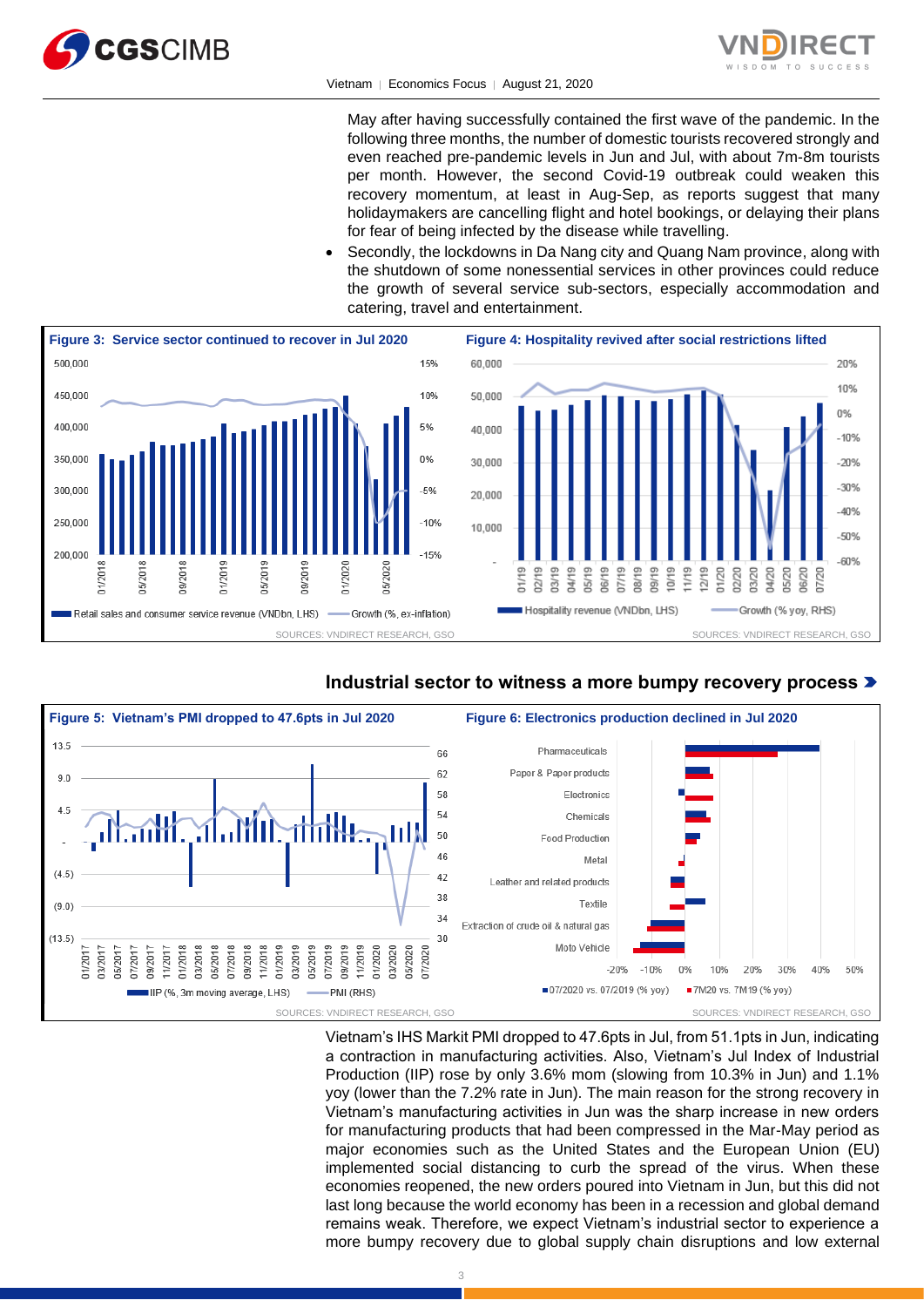



demand as the world continues to battle the pandemic. Sub-sectors likely to be most affected this time include oil and gas extraction, textiles and automobiles. In contrast, several sub-sectors could retain positive growth in 2H20F after they have been proven to be less affected in 1H20, including food production, chemicals and pharmaceuticals

# **Agriculture sector posts lowest 1H growth since 2017**

The agriculture, forestry and fishery sector grew by only 1.2% yoy in 1H20, the lowest first-half rise since 2017, as this sector was negatively affected by: (1) tightened cross-border trade amid the pandemic, (2) climate change, and (3) the spread of the African Swine Fever (ASF). By sub-sector, agriculture edged up 0.8% yoy, forestry climbed 2.2% yoy, while fishery rose 2.4% yoy.

According to the Ministry of Agriculture and Rural Development, 1H20's total export value of agricultural products dropped 3.4% yoy to about US\$18.8bn. The main reason for the decline of agricultural exports was tightened cross-border trade and weaker external demand amid the spread of Covid-19 across the major import markets for Vietnam's agricultural products, including the United States, the European Union, China and Japan.

The agriculture, forestry and fishery sector was also affected by the recurrence of ASF in 1H20. According to the General Statistics Office (GSO), the size of Vietnam's pig herd in Jun 2020 fell by 7.5% yoy, while the total live pork output in 1H20 declined by 8.8% yoy to 1.6m tonnes.



# **Unemployment rate hits 10-year high**

The Covid-19 pandemic has had negative impacts on the labour and employment markets. According to the GSO, the unemployment rate among Vietnamese of working age edged up to 2.7% in 2Q20 (vs. 2.2% in 2Q19) from 2.2% in 1Q20, the highest level in the last decade, as the number of unemployed persons of working age rose to nearly 1.5m, or 363,900 people higher than in the previous quarter, and 726,600 more than the same period last year. The unemployment rate among those of working age in urban areas was 4.5% in 2Q20, the highest in the last 10 years, and 1.4% pt above that in the same period last year, while the unemployment rate in rural areas advanced 0.1% pt yoy to 1.8% in 2Q20.

Workers' incomes were also strongly affected by the pandemic. According to the GSO, the average monthly income of informal workers in 2Q20 dropped 9.2% qoq and 4.9% yoy. To be more specific, the services sector recorded a 7.3% yoy decline in the average monthly income of informal workers in 2Q20, the deepest decline among the three economic sectors, while that in the industry and construction sector and the agriculture, forestry and fishery sector dropped by 5.1% and 2.8%, respectively.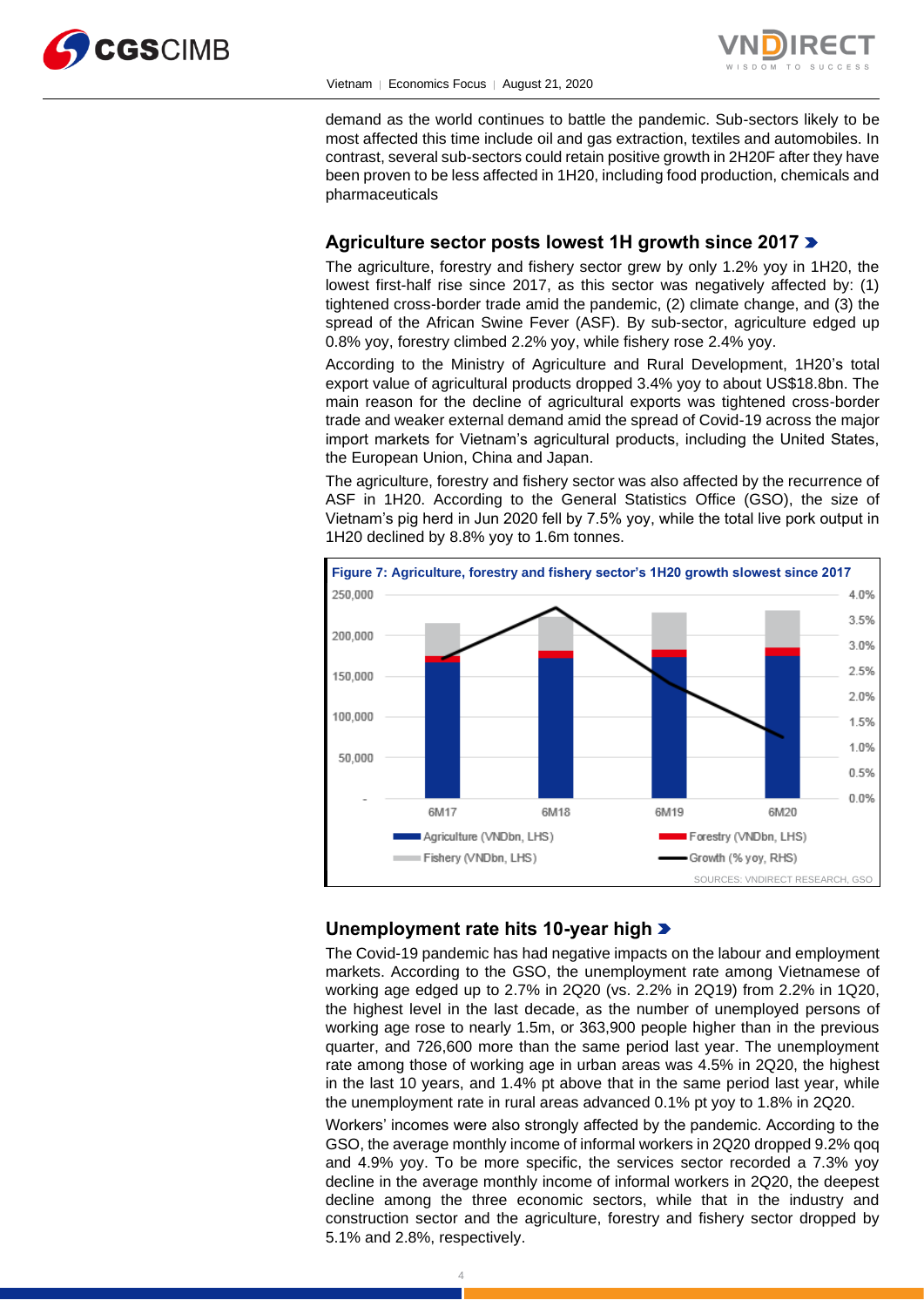



Vietnam │ Economics Focus │ August 21, 2020



# **But Vietnam's economy is still capable of maintaining substainable growth in 2H20F**

# **Government accelerates public investment to offset decline in foreign direct investment (FDI)**

The GSO estimates the 1H20 disbursed social investment capital at current prices rose 3.4% yoy to VND850.3tr, the lowest growth in FY16-20, of which the state sector's capital reached VND273.5tr, accounting for 32.2% of the total, and which rose 7.4% yoy; the non-state sector's capital grew 4.6% yoy to VND375.9tr, contributing 44.2% of the total, while the FDI sector's capital fell 3.8% yoy to VND200.9tr, or 23.6% of the total capital.

As for the FDI sector, its disbursement, often described by the GSO as "the implemented capital", dropped 4.9% yoy to US\$8.7bn in 1H20. Disbursement in Jul alone edged up 1.4% yoy to US\$1.5bn, however the 7M20 value still showed a 4.1% yoy decline, falling to US\$10.1bn. The registered capital of FDI projects in 7M20 dropped 6.9% yoy to US\$18.8bn. We expect the FDI sector's investments to stay low in 2H20F as foreign investors postpone their plans due to concerns over global economic prospects as the Covid-19 outbreak continues to affect many countries.

We also saw the weakening in investment by the non-state sector. Its disbursed capital in 1H20 grew by only 4.6% yoy, the lowest rate in FY16-20. As most aspects of the economy have been affected by the pandemic, a number of domestic private companies have delayed their business expansion plans, which led to a slowdown in the sector's disbursed investment. We think that it is very difficult for the non-state sector to maintain its growth rate of disbursed investment as high as the 14-18% per year in the FY16-19 period. For 2020F, we expect the sector's disbursement to edge up by only 5-6% from FY19.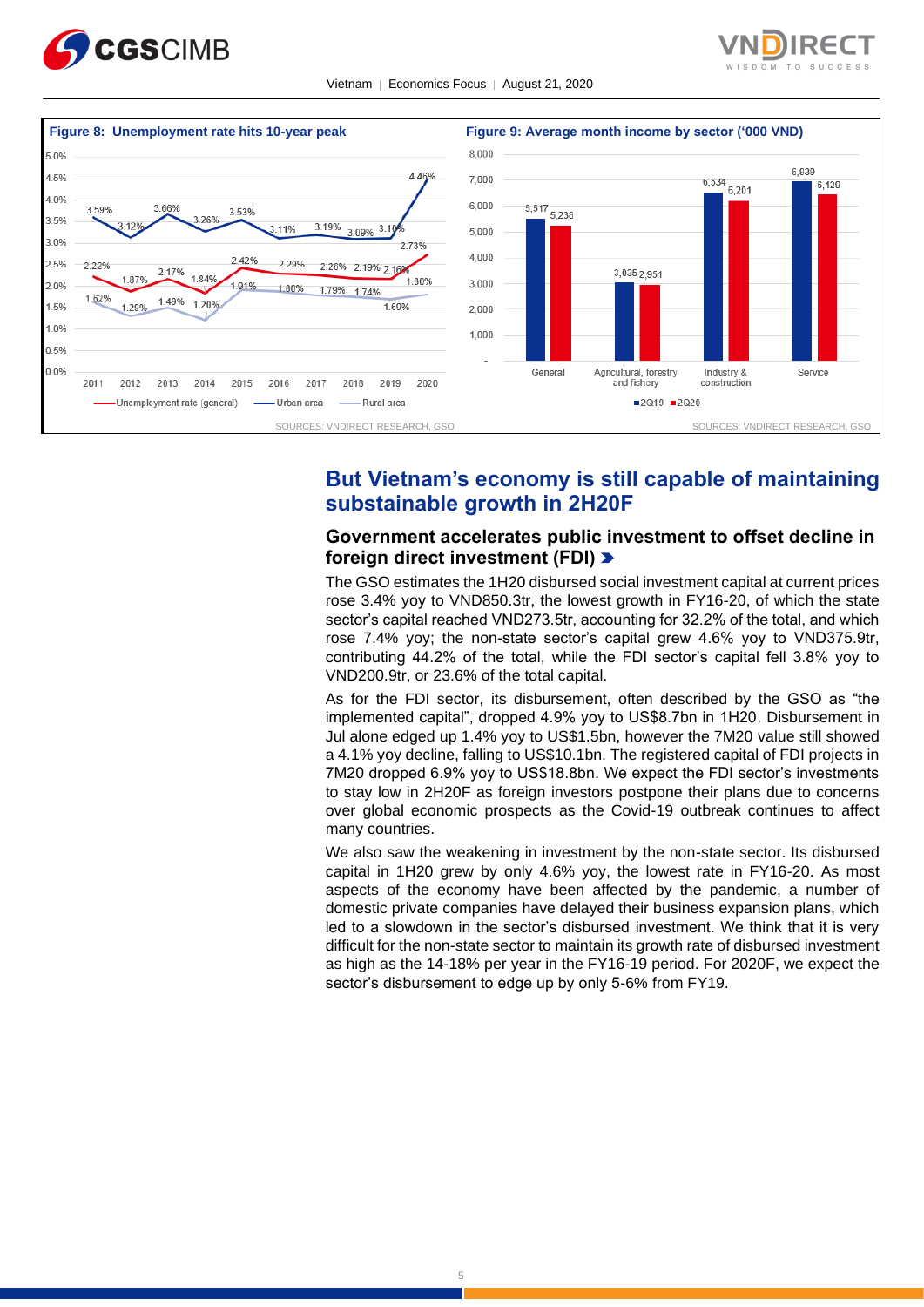





In order to reverse the downtrend in GDP growth due to the weakening of investment by non-state and FDI sectors, the government has made aggressive steps to boost public investment. On 6 Apr it issued a decree on guiding the implementation of the amended Law on Public Investment, providing regulations on capital management, settlement and specific direction for individuals and organisations to prevent delays in public investment disbursement. The government also allowed the transfer of public investment from projects with slow disbursements to projects where the disbursement pace is quicker. Thanks to these effective measures, disbursed investment under the state budget (public investment) in 1H20 jumped 21.5% yoy to VND157.4tr. Public investment accelerated further in Jul, with an estimated VND45.7tr in disbursed capital (+13.6% mom). For 7M20, total disbursed public investment jumped 27.2% yoy to VND203tr, way above the 4.7% rate in 7M19, and which completed 42.7% of the government's full-year target.



We expect the government to further accelerate the disbursement of public investment throughout 2021F to support growth. Most of the public investment projects are infrastructure construction investments, with project durations of 2-4 years. Six of the 11 sub-projects in the eastern section of the North-South Expressway that were implemented between 4Q19-4Q20 will be built in 2021F and are expected to be completed in the 2022-23F period. The remaining subprojects in the same section are expected to be implemented in the next coming quarters. Furthermore, the government also plans to start Phase 1 construction of the Long Thanh airport, with a total investment of up to VND114,451bn, in May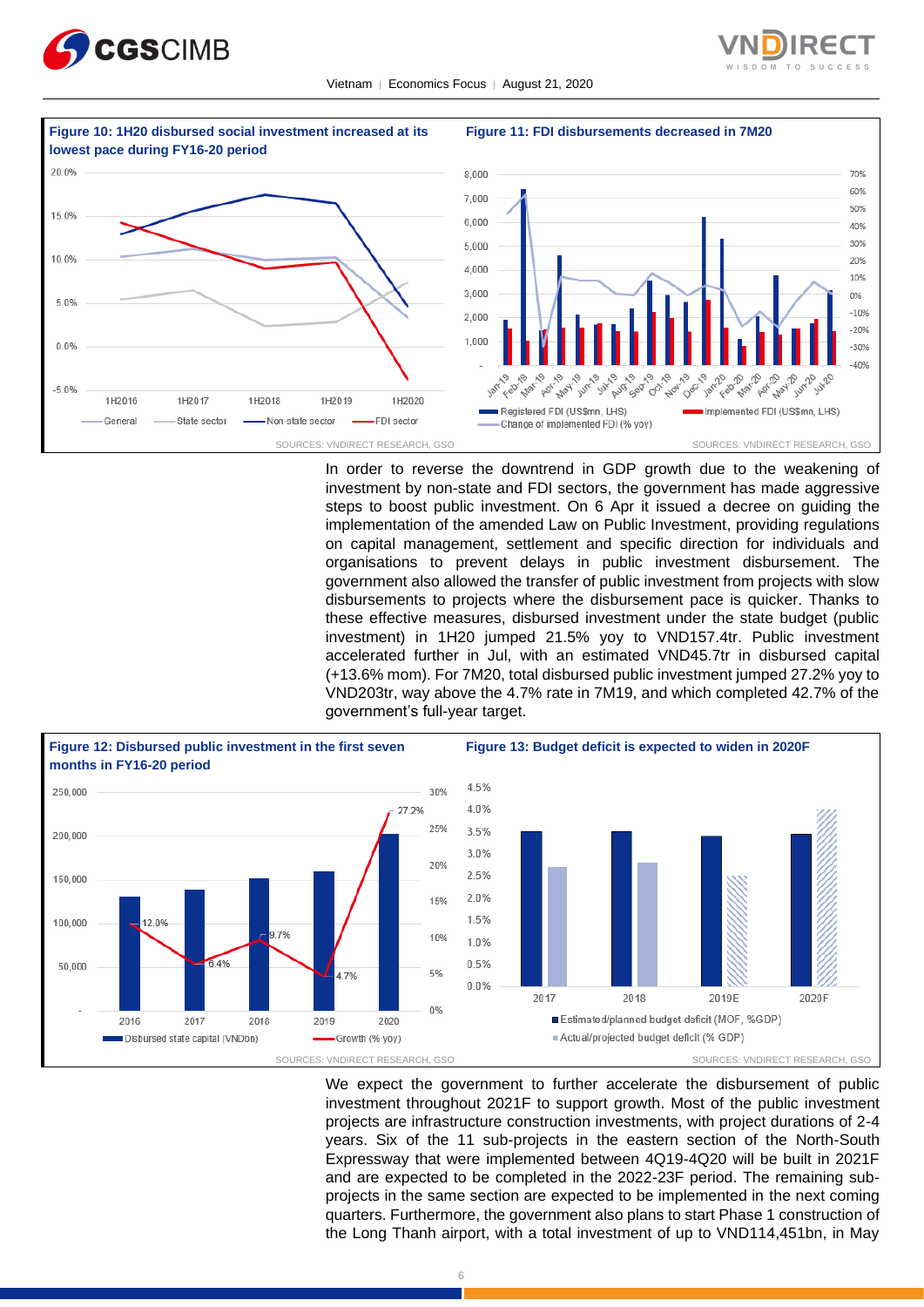



2021. Therefore, we expect public investment disbursements to sustain their high growth rate in 2021F.

| <b>Project</b>                                                           | <b>Total investment</b><br>(VND bn)               | <b>Starting</b><br>time | <b>Completion</b> |
|--------------------------------------------------------------------------|---------------------------------------------------|-------------------------|-------------------|
| Metro 1 (Ben Thanh - Suoi Tien)                                          | 43.757                                            | 2012                    | 4Q21              |
| Metro 2 (Ben Thanh - Tham Luong)                                         | 47.800                                            | 2021                    | 2026              |
| HCM - Thu Dau Mot - Chon Thanh Highway                                   | 24.150                                            |                         | 2021-2025         |
| HCM - Moc Bai Highway                                                    | 10.668                                            | 2021                    | 2026              |
| Parallel Road for 50 Route                                               | 3.816                                             |                         | 2021-2025         |
| Belt Road 2                                                              | 6.500                                             |                         | 2021-2025         |
| Belt Road 3                                                              | 19.871                                            |                         | 2022-2025         |
| Soai Rap Dredging Project (Phase 3)                                      | 8.977                                             |                         | 2021-2025         |
| The water environment improvement Project (Phase 2)                      | 11.282                                            | 2015                    | 2021              |
| Long Thanh International Airport                                         | 114.451                                           | 2021                    | 2025              |
| 11 sub-projects of the eastern section of the North-<br>South expressway | 118.716                                           | 2020                    | 2021-2025         |
|                                                                          | SOURCES: VNDIRECT RESEARCH, MINISTRY OF TRANSPORT |                         |                   |

#### **Figure 15: Eleven sub-projects in the eastern section of the North-South expressway and My Thuan–Can Tho expressway**

|                                | Total investment | Length of the |                          |                                                   |
|--------------------------------|------------------|---------------|--------------------------|---------------------------------------------------|
| Expressway                     | (VNDbn)          |               | route (km) Starting time | <b>Financing format</b>                           |
| Cao Bo - Mai Son               | 1,612            | 15            | 4Q19                     | Public investment                                 |
| Cam Lo - La Son                | 7,900            | 98            | 1Q20                     | Public investment                                 |
| My Thuan Bridge 2              | 5,125            | 7             | 1Q20                     | Public investment                                 |
| Mai Son - National Highway 45  | 14,703           | 63            | 3Q20                     | Public investment                                 |
| Vinh Hao - Phan Thiet          | 19,648           | 101           | 3Q20                     | Public investment                                 |
| Phan Thiet - Dau Giay          | 19,571           | 99            | 3Q20                     | Public investment                                 |
| Dien Chau - Bai Vot            | 13,596           | 50            | 2021-2025                | <b>PPP</b>                                        |
| Nha Trang - Cam Lam            | 5,131            | 49            | 2021-2025                | <b>PPP</b>                                        |
| Cam Lam - Vinh Hao             | 15,013           | 78            | 2021-2025                | <b>PPP</b>                                        |
| National Highway 45 - Nghi Son | 7,769            | 43            | 2021-2025                | <b>PPP</b>                                        |
| Nghi Son - Dien Chau           | 8,648            | 50            | 2021-2025                | <b>PPP</b>                                        |
| Total                          | 118,716          | 653           |                          |                                                   |
| My Thuan - Can Tho             | 4.758            | 23            | 3Q20                     | Public investment                                 |
|                                |                  |               |                          | SOURCES: VNDIRECT RESEARCH, MINISTRY OF TRANSPORT |

# **Confidence in the resilience of Vietnam's economy**

According to Nielsen, Vietnam was the second most optimistic country globally (after India) with a consumer confidence index of 117 points in 2Q20 – despite being down 9 points from the previous quarter. Vietnam is among 12 of 68 markets in the survey that reported confidence levels above 100, the threshold above which is considered positive, while below it indicates negative. Meanwhile, the Conference Board global consumer confidence index dropped to 92pts in 2Q20 from 106pts in 1Q20, the largest quarterly decline since the index began in 1Q05. This 14-point decline was also double the largest drop in the index during the global financial crisis in FY08-09, per Nielsen's report. In this report, Vietnam is also placed at the top globally in terms of saving intentions, followed by Hong Kong and Singapore. We believe that a combination of relatively high consumer confidence and high savings rate of residents provide the fundamentals for a strong recovery in domestic demand and social investment in Vietnam after the second wave of the pandemic is contained.

On business registration, the total number of newly-registered enterprises and reoperated enterprises in 7M20 edged up 0.2% yoy to 103,812. The positive growth rate indicates the confidence of the business community in the recovery prospects of Vietnam's economy in 2H20F. To be more specific, the number of newlyregistered enterprises dropped 5.1% yoy to 75,248, while their registered capital fell 6.3% yoy to VND936.4tr. However, we saw a strong increase in the number of enterprises that resumed operations, rising 17.6% yoy to 28,564 enterprises. The number of enterprises suspending operations temporarily rose 41.5% yoy to 32,722; the number of enterprises ceasing operations and awaiting dissolution

7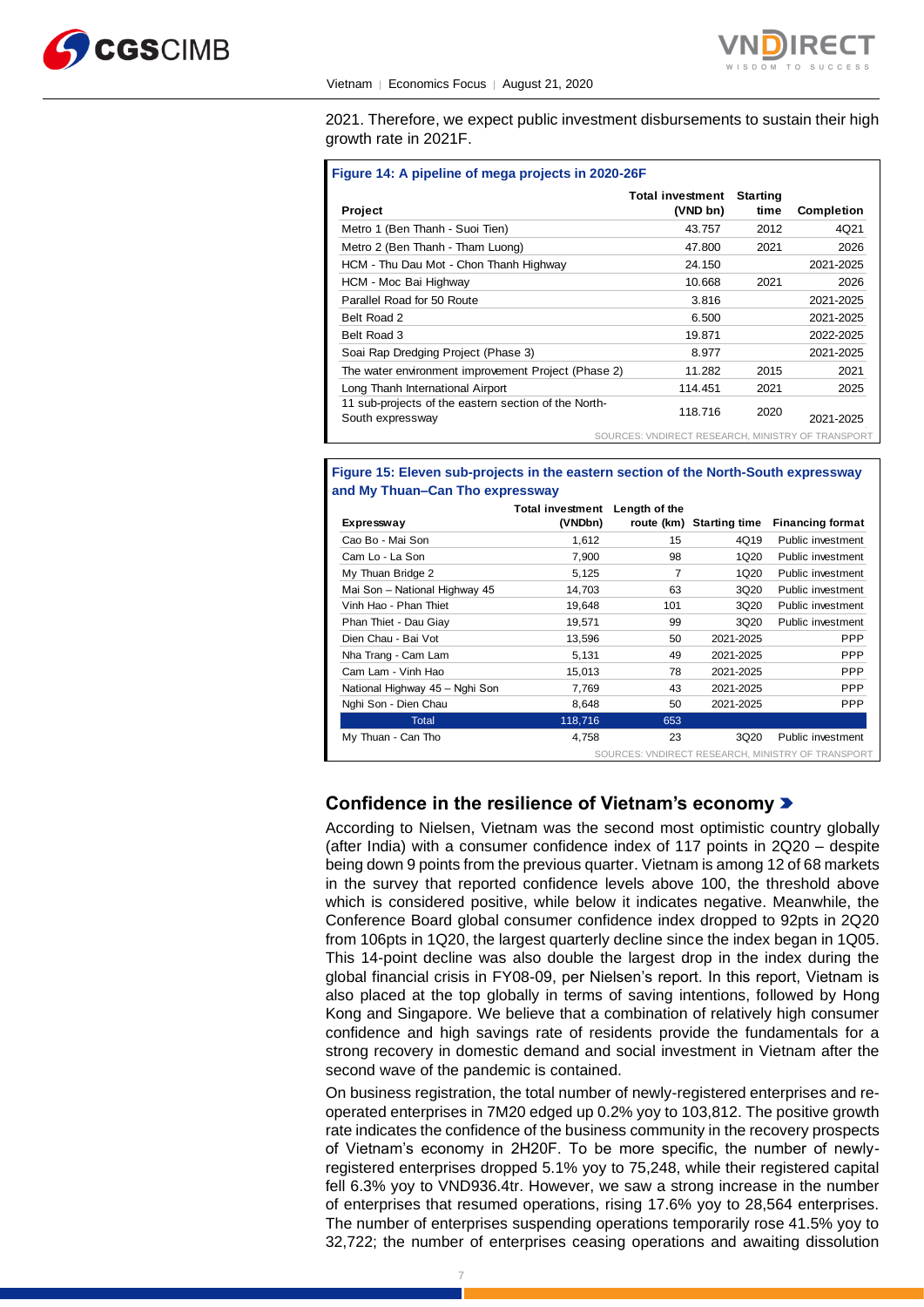



Vietnam │ Economics Focus │ August 21, 2020

procedures dropped 12.2% yoy to 21,802; while the number of companies that have completed dissolution procedures slid 3.5% yoy to 8,937 in 7M20. The combined number of these categories rose 10.9% yoy to 63,461 enterprises in 7M20.



# **Exports maintain positive growth despite pandemic**

Global trade is expected to slow in 2020F as the global supply chain is disrupted by the Covid-19 pandemic. According to World Trade Organization's (WTO) forecasts, the total export and import values globally in 2020F could decline 13% yoy. Despite the gloomy outlook for global trade, Vietnam stands out as one of the very few countries that maintained a positive export growth in 7M20. According to the General Department of Vietnam Customs, Jul exports rose 10.2% mom to US\$24.9bn (+8.2% yoy), the highest monthly level since Sep 19. Its 7M20 exports edged up 1.5% yoy to US\$147.6bn. The growth was spurred by domestic enterprises, with total export value up 13.7% yoy to US\$52.2bn, while that of FDI companies dropped 4.2% yoy to US\$95.4bn. The data also suggests that Vietnam may be benefitting from the US-China trade dispute as a small part of China's export orders are transferred to Vietnamese companies. The items that recorded the highest export growth in 7M20 include rice (+14.0% yoy), fertiliser (+18.9% yoy), computers (+26.7% yoy); insulated wires and cables (+28.1% yoy), machine and equipment (+30.0% yoy), paper and paper products (+32.4% yoy), and toys and sports requisites (+71.4%). In contrast, some items saw negative growth, including fishery products (-6.1%), fruit & vegetables (-13.4%), textile, leather and foot-wear materials and auxiliaries (-18.8%), coal (-20.3%), crude oil (-26.6%), and petroleum products (-46.2%).

As for imports, Vietnam's Jul imports value rose 6.7% mom to US\$22.1bn (-0.5% yoy). Its 7M20 imports fell 3.2% yoy to US\$139.2bn due to the decline in domestic demand amid from higher unemployment rates and lower workers' incomes. As a result, the 7M20 trade surplus widened to US\$8.4bn, from a surplus of US\$1.7bn seen in the same period last year. We forecast 2020F exports to increase 1.7% to US\$268.6bn, and imports to drop by 0.4% yoy to US\$252.2bn. We thus expect the trade surplus to jump 44% yoy to US\$16.4bn in FY20F. We expect the widening trade surplus to support the country's GDP growth and the Vietnamese dong relative to other currencies.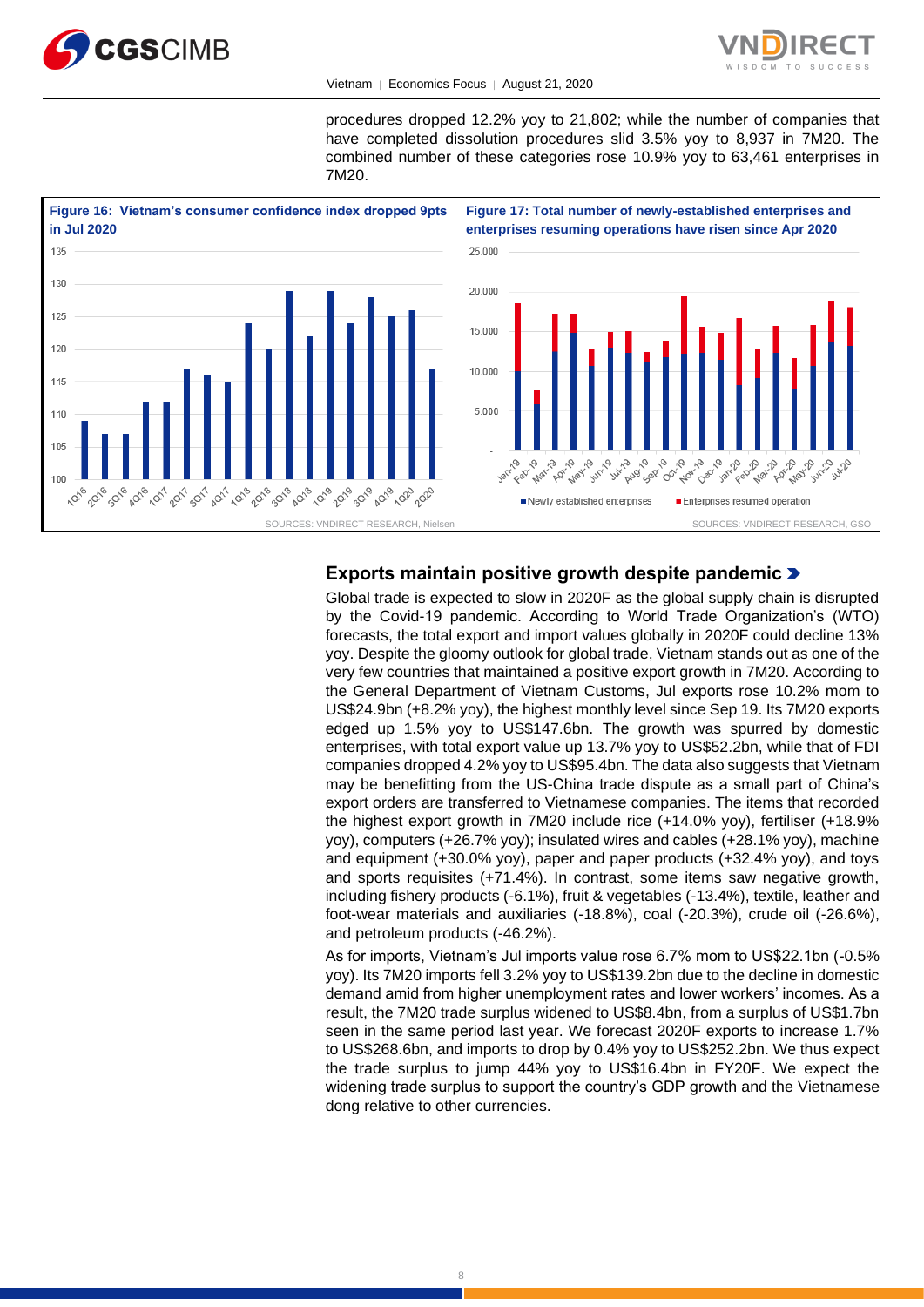





# **We revise down 2020F GDP growth due to second wave of Covid-19 outbreak**

We expect the new wave of Covid-19 infections to have a negative impact on Vietnam's economy, especially in the services sector and labour market, as we highlighted in more detail above. As such, we have revised our forecasts and present two scenarios for Vietnam's economic outlook in 2H20F.

| Figure 20: Key indicators in our baseline scenario |          |        |        |        |              |                            |              |
|----------------------------------------------------|----------|--------|--------|--------|--------------|----------------------------|--------------|
| Indicator                                          | Unit     | 2017   | 2018   | 2019   | 2020F        |                            | 2021F        |
|                                                    |          |        |        |        | Old          | <b>New</b>                 |              |
| Real GDP growth                                    | $%$ yoy  | 6.8    | 7.1    | 7.0    | 4.5          | 3.5                        | 7.1          |
| Agriculture, forestry, aguacuture                  | $%$ yoy  | 2.9    | 3.7    | 2.0    | 2.3          | 2.3                        | 3.1          |
| Industry & construction                            | % yoy    | 8.0    | 8.5    | 8.9    | 7.3          | 5.1                        | 8.9          |
| Services                                           | % vov    | 7.4    | 7.0    | 7.3    | 2.5          | 2.1                        | 7.1          |
| CPI (period average)                               | $%$ yoy  | 3.5    | 3.5    | 2.8    | 3.2          | 3.2                        | 2.9          |
| Credit growth                                      | $%$ yoy  | 18.3   | 13.9   | 13.7   | $9.0 - 10.0$ | $8.0 - 9.0$                | 13.0-14.0    |
| M <sub>2</sub> arowth                              | $%$ yoy  | 15.0   | 12.4   | 14.8   | $9.0 - 10.0$ | $9.0 - 10.0$               | 13.0-14.0    |
| Refinancing rate                                   | $\%$     | 6.25   | 6.25   | 6.0    | $4.0 - 4.25$ | $4.0 - 4.25$               | $4.0 - 4.25$ |
| Exchange rate (USD/VND)                            | % yoy    | 1.2    | 1.8    | 1.4    | 1.5          | $0 - 1.0$                  | $0.5 - 1.5$  |
| Fiscal balance                                     | % of GDP | $-2.7$ | $-2.8$ | $-2.5$ | $-4.0$       | $-4.0$                     | $-3.5$       |
| Public debt                                        | % of GDP | 61.3   | 58.4   | 56.1   | 55.5         | 55.5                       | 54.5         |
|                                                    |          |        |        |        |              | SOURCES: VNDIRECT RESEARCH |              |

# **We cut 2020F GDP growth to 3.5% in our baseline scenario**

Our baseline scenario is based on the following key assumptions:

- Vietnam would completely contain the second wave of the pandemic in 3Q20F. Hanoi and Ho Chi Minh City, Vietnam's two largest economic centres, would not face lockdown or social distancing under the government's Directive 16 on the implementation of urgent measures for prevention and control of Covid-19 pandemic.
- International flights could be licensed for commercial purposes from mid-4Q20F.
- Large countries, such as the United States, the EU as a whole and Japan, could effectively block the second wave of infections and continue to open their economies.

In our baseline scenario, the services sector would be hit hard by the second wave of infections. Some service sub-sectors, including accommodation, tourism, passenger transportation and entertainment may record negative growth in 3Q20F before rebounding in 4Q20F after the government eases social distancing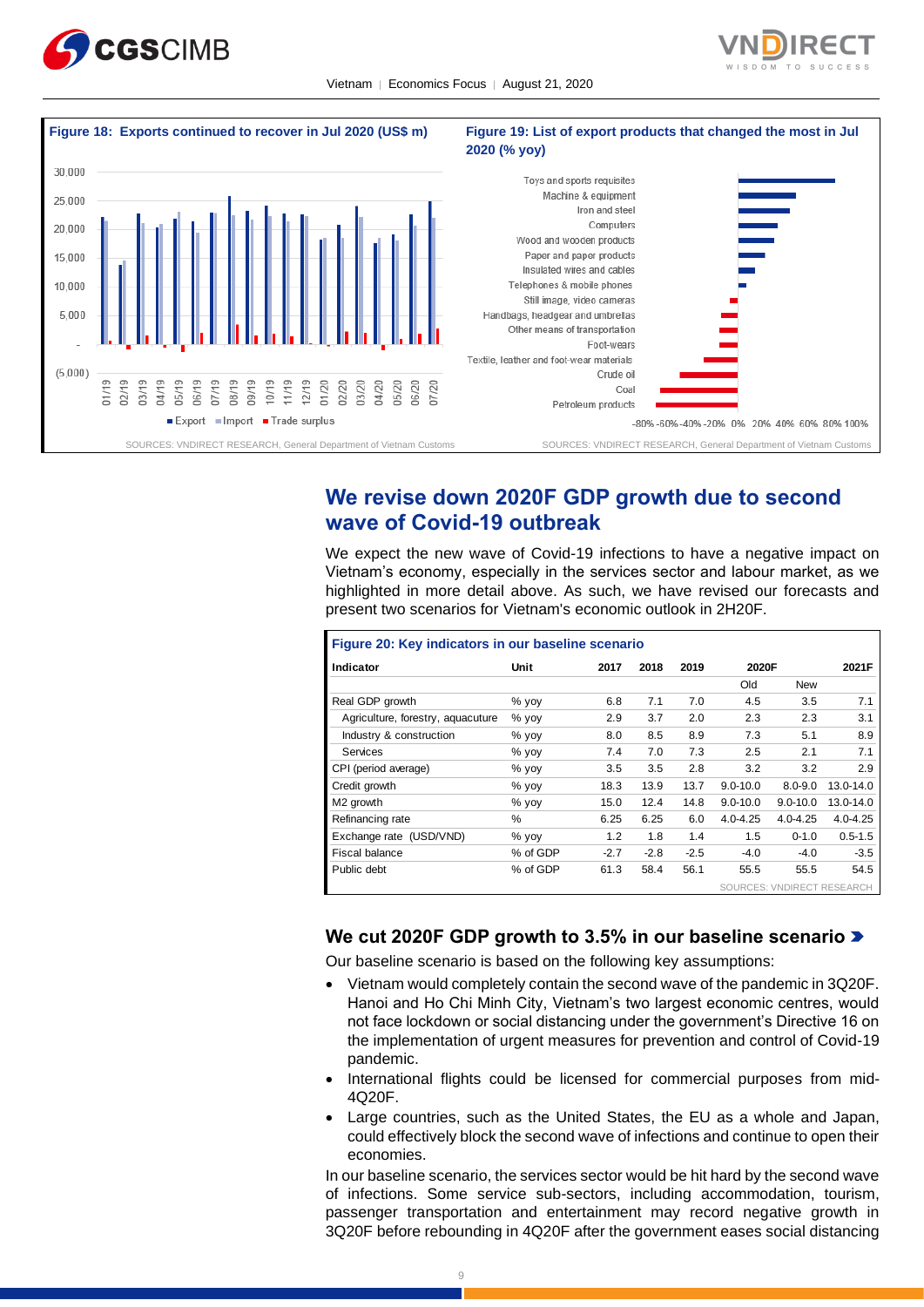

Vietnam │ Economics Focus │ August 21, 2020

rules in Da Nang city and allows non-essential services to reopen. We forecast the services sector rising only 3.2% yoy in 2H20F, higher than the 0.6% growth in 1H20 but much lower than the 7.7% growth in 2H19. The industry and construction sector could be less affected by the second wave of the pandemic and is expected to grow by 6.6% yoy in 2H20F, an improvement from the 3.0% rate in 1H20, as manufacturing sub-sectors may recover strongly in 2H20F when global supply chains resume and the accelerating public investment expands construction activities in 2H20F. We expect the agricultural, forestry and fishery sector to grow by 3.2% yoy in 2H20F, from 1.2% in 1H20 for the following reasons: (1) the United States, the EU and Japan, Vietnam's main agricultural export markets, are reopening their economies, which will boost demand for Vietnam's agricultural products, especially seafood such as pangasius and shrimp; and (2) the government is accelerating pig herd recovery after the ASF has been brought under control.

In our baseline scenario, we forecast 3Q20F GDP growth at 3.5% yoy before accelerating to 5.6% in 4Q20F.



# **However, if the new wave of the pandemic worsens, Vietnam's 2020F GDP growth could drop to 2.3%**

Our worst-case scenario is based on the following key assumptions:

- The second-wave of infections would last longer and only be completely contained by mid-Nov. Hanoi and Ho Chi Minh City could be ordered to apply social distancing rules under the government's Directive 16 on the implementation of urgent measures for prevention and control of Covid-19 pandemic if infections rapidly escalate.
- International commercial flights would not be allowed until end-FY20.
- The reopening of major economies could be halted as infections dramatically increase.

In the worst-case scenario, the pandemic's negative impact on the services sector would be prolonged and exacerbated. Service sub-sectors including accommodation, tourism, passenger transportation and entertainment could see sharp yoy declines in 3Q20F, with a level quite similar to that of 2Q20, and another negative growth expected in 4Q20F. In this scenario, we forecast the services sector expanding by only 1.5% yoy in 2H20F (vs. 0.6% in 1Q20 and 7.7% in 2H19). The industry and construction sector could rebound at a slower pace due to global supply chain disruptions and lower external and domestic demand. We forecast the industry and construction sector growing by 3.9% yoy in 2H20F (vs. 3.0% in 1H20 and 8.9% in 2H19). For the agricultural, forestry and fishery sector, we forecast an expansion of 2.3% yoy (vs. 1.2% in 1H20 and 1.8% in 2H19) due to lower external demand for Vietnam's agricultural products.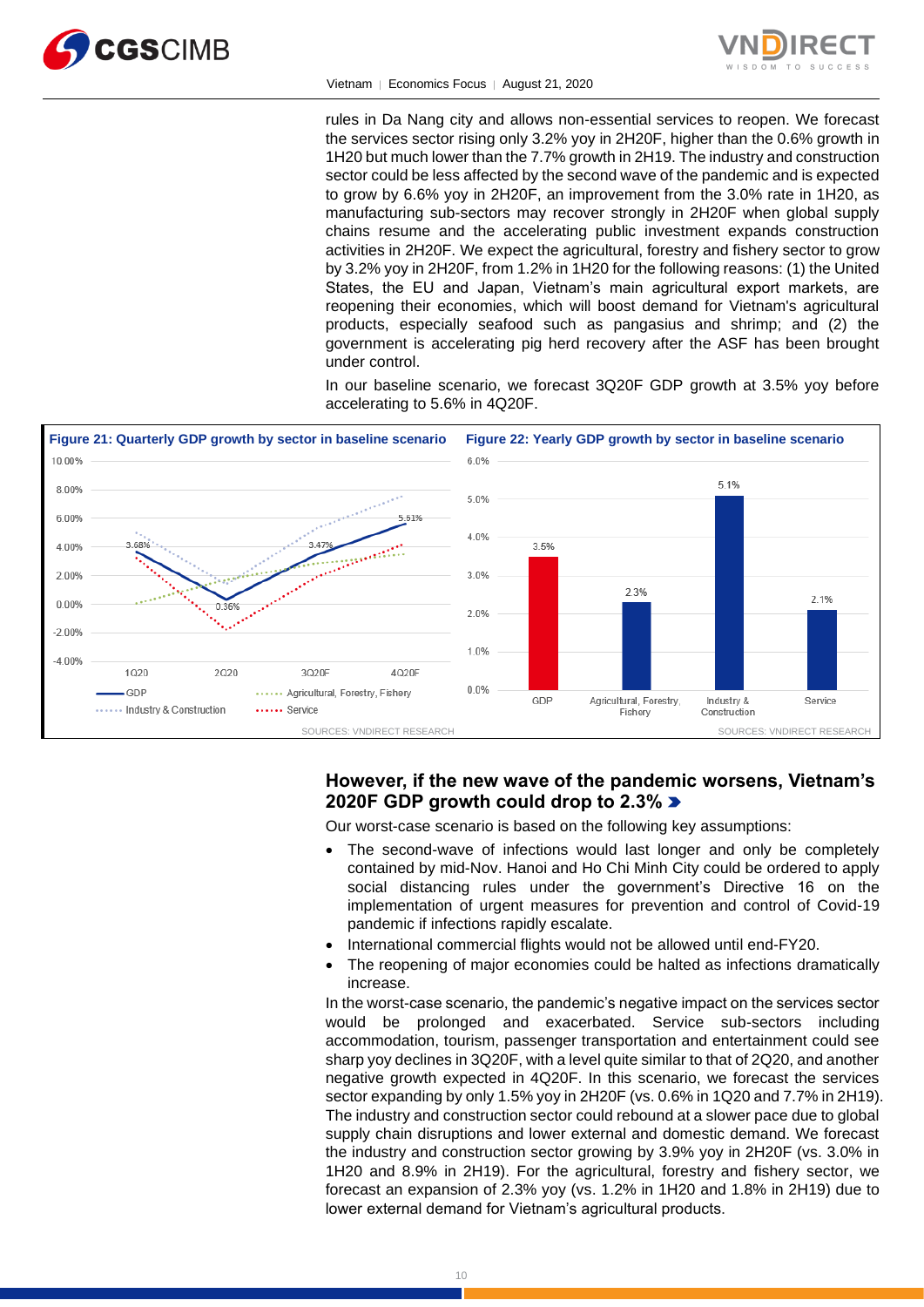



In our worst-case scenario, we forecast 3Q20F GDP to inch up 1.6% yoy before improving to 3.5% in 4Q20F.



# **We expect GDP to rise 7.1% yoy in 2021F**

We expect the global economy, as well as Vietnam's, to recover strongly in 2021F after the pandemic is contained with the wide availability of a vaccine. Currently, there are many vaccines being developed and are expected to be commercially produced from the beginning of 2021F. We expect that the vaccine will help countries successfully contain the pandemic, thus creating favourable conditions for a recovery in the global economy from next year. The reopening of major economies, such as the US, the EU as a whole and Japan, would increase demand for Vietnam's export products. Furthermore, the resumption of international commercial flights would support the recovery of the tourism industry in 2021F, one of two main drivers for the rebound of Vietnam's services sector, along with the recovery of domestic demand. Moreover, we expect the government to maintain loose monetary and fiscal policies for the whole of 2021 to support economic growth amid low inflationary pressures. We also expect a large increase in total social investment capital in 2021F as the government continues to accelerate the disbursements of public investment. The investment capital of the non-state sector as well as the FDI sector could also recover strongly thanks to a more favourable business environment after the pandemic. As a result, we forecast Vietnam's GDP expanding by 7.1% yoy in 2021F, of which the agriculture, forestry and fishery sector will grow by 3.1% yoy, the industry and construction sector will expand by 8.9%, while the services sector will grow by 7.1% yoy.



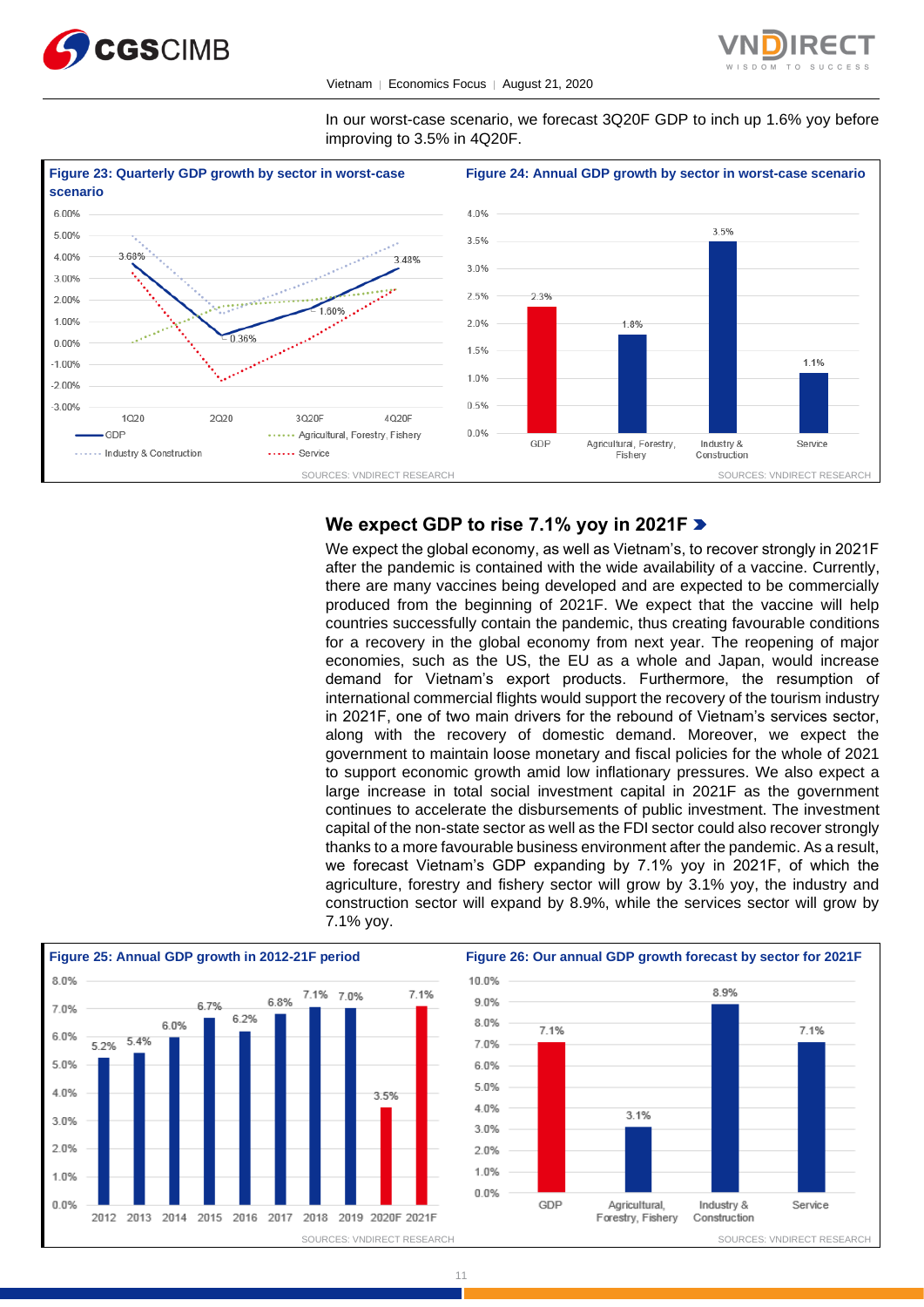



# **Inflation could be manageable towards year-end**

Vietnam's headline inflation stood at 3.4% yoy in Jul (vs. 3.2% yoy in Jun). Headline CPI edged up 0.4% mom in Jul, mostly driven by higher transportation prices (+3.9% mom), and accommodation and construction materials (+0.5% mom). The average headline CPI in 7M20 rose 4.1% yoy, slightly above the government's target of keeping the FY20F inflation under 4.0% yoy. We expect that inflationary pressure would ease from the beginning of 4Q20F as the gap between live pork prices in 4Q20F and 4Q19 would be narrowed from the differences in the previous quarters. To be specific, we forecast 4Q20F average live pork price at VND82,000/kg, or 11.6% higher than the price in 4Q19, while we estimate 9M20F average live pork price to climb to VND84,000, double the figure in 9M19. Therefore, the food and foodstuff CPI Index is estimated to be much lower than the Jul level of 11,9% yoy (noting that pork accounts for 11.6% of the monthly food and foodstuff CPI calculation basket and 4.2% in the monthly headline CPI calculation basket). We keep unchanged our forecast for the 2020F average headline CPI to increase 3.2% yoy, based on the following key assumptions: 1) we expect Brent crude oil price at around US\$43-45/barrel in 2H20F, and 2) the government is not expected to raise electricity prices in 2H20F.

We expect inflationary pressure to remain low in 2021F as live pork prices could further decline after the domestic pig herd size recovers to pre-ASF levels. We forecast 2021F average headline CPI increasing 2.9% yoy, based on the following key assumptions: 1) we forecast 2021F average live pork price to decline 14.0% yoy to VND72,000/kg, 2) we expect 2021F average Brent crude oil to stay at US\$50/barrel (+14.2% yoy), and 3) we expect retail electricity price to increase 5- 8% in the first half of 2021F.



# **Exchange rate could be stable in 2H20F**

We see minimal risk from external pressures, given more synchronised global easing of financial conditions. We expect Vietnam's current account surplus to remain in place in 2020F at 2.6% of GDP. According to the State Bank of Vietnam (SBV), the country's foreign reserves rose to US\$84bn in late-Mar 2020 from around US\$81bn at end-FY19. Expanding forex reserves should be supportive of the Vietnamese dong. Therefore, we expect the dong to move within a relatively narrow range of VND23,200-23,500/US\$ in 2H20F.

We expect the US dollar to remain weak in 2021F as the Federal Reserve could maintain a loose monetary policy to support growth. Therefore, we see minimal risk for the VND/US\$ exchange rate in 2021F and expect the dong to depreciate by only 0.5-1.5% vs. the greenback next year.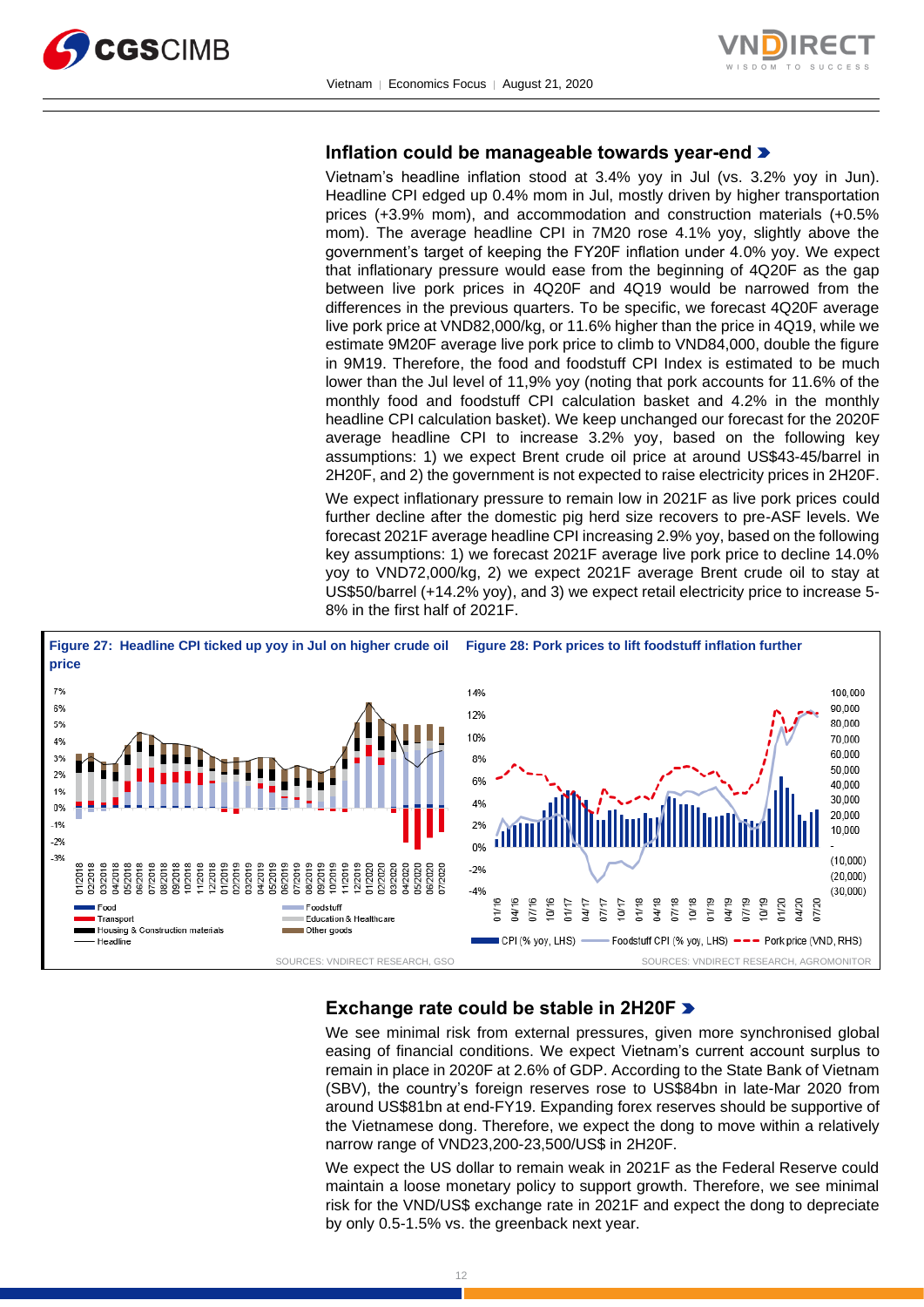





# **Interest rates could fall further towards year-end**

We expect the SBV to further loosen monetary policy to support economic growth and reduce its key policy rate by 0.25-0.5% pts in 2H20F. We also expect both deposit and lending rates offered by commercial banks to decline by 0.25-0.5% pts in 2H20F, of which short-term deposit rates could see a greater decline compared to long-term rates.

We expect credit demand to remain low in 2H20F as many companies delay their business expansion plans due to the pandemic. We forecast credit to increase 8.0-9.0% yoy in FY20F, while M2 would expand a faster clip at 9.0-10.0% yoy.

Given the benign inflationary pressure, we expect the SBV to maintain its accommodative monetary policy into 2021F. Although we do not expect the central bank to cut its keep its key policy rate further beyond end-2020F, we also think it would not lift them either next year in a bid to continue supporting the economy by maintaining a loose monetary policy. Nevertheless, we expect the SBV to channel its money market activities via the open market, such as buying foreign exchange, raising credit growth ceilings or extending the deadline for applications of higher financial safety standards at commercial banks.

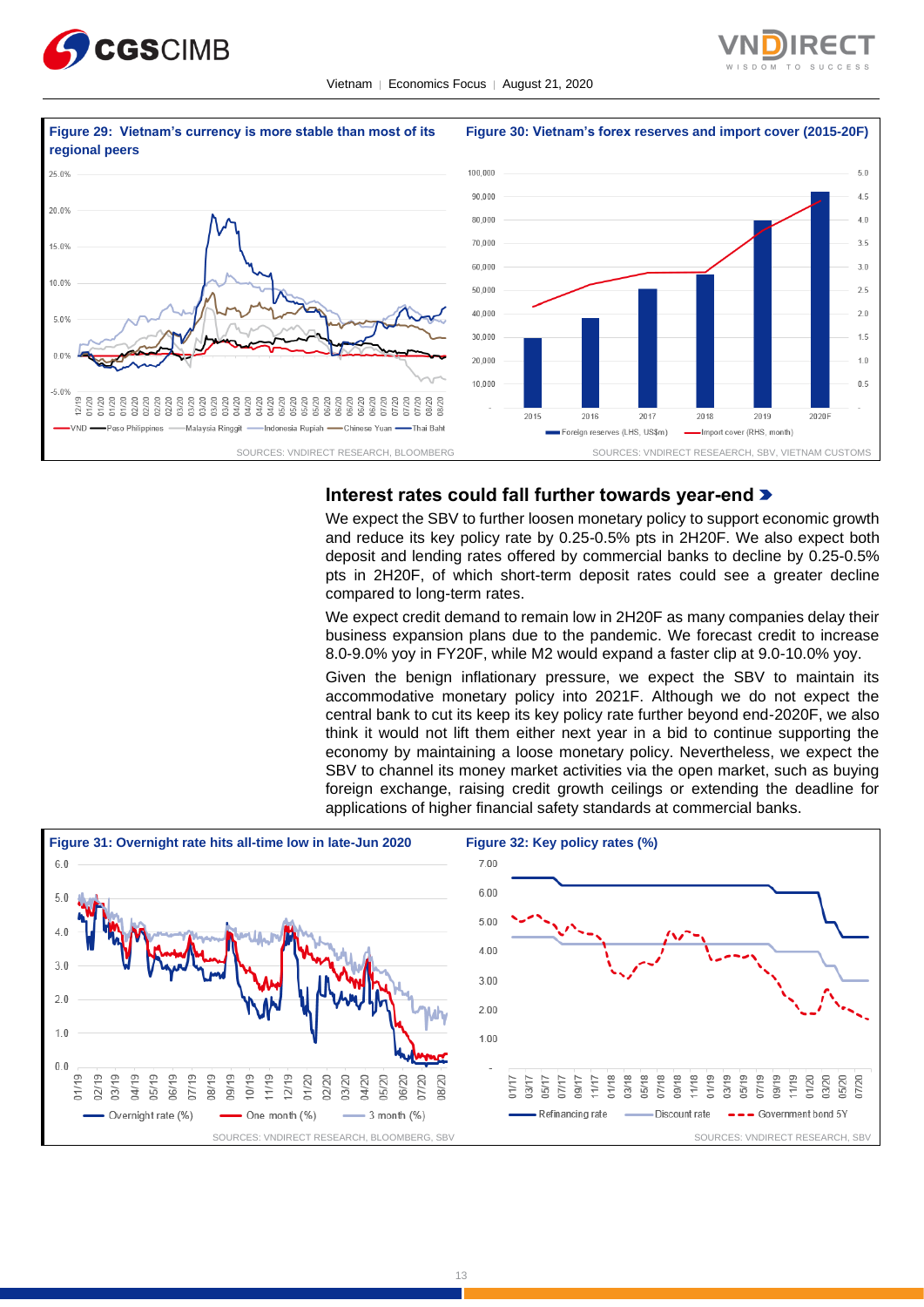



#### **DISCLAIMER**

The content of this report (including the views and opinions expressed therein, and the information comprised therein) has been prepared by and belongs to VNDIRECT Securities Corporation, and is distributed by CGS-CIMB, pursuant to an arrangement between VNDIRECT Securities Corporation and CGS-CIMB. VNDIRECT Securities Corporation is not an affiliate of CGS-CIMB.

This report is not directed to, or intended for distribution to or use by, any person or entity who is a citizen or resident of or located in any locality, state, country or other jurisdiction where such distribution, publication, availability or use would be contrary to law or regulation.

By accepting this report, the recipient hereof represents and warrants that he is entitled to receive such report in accordance with the restrictions set forth below and agrees to be bound by the limitations contained herein (including the "Restrictions on Distributions" set out below). Any failure to comply with these limitations may constitute a violation of law. This publication is being supplied to you strictly on the basis that it will remain confidential. No part of this report may be (i) copied, photocopied, duplicated, stored or reproduced in any form by any means or (ii) redistributed or passed on, directly or indirectly, to any other person in whole or in part, for any purpose without the prior written consent of CGS-CIMB.

The information contained in this research report is prepared from data believed to be correct and reliable at the time of issue of this report.

VNDIRECT Securities Corporation may or may not issue regular reports on the subject matter of this report at any frequency and may cease to do so or change the periodicity of reports at any time. Neither VNDIRECT Securities Corporation nor CGS-CIMB is under any obligation to update this report in the event of a material change to the information contained in this report. Neither VNDIRECT Securities Corporation nor CGS-CIMB has any and will accept any, obligation to (i) check or ensure that the contents of this report remain current, reliable or relevant, (ii) ensure that the content of this report constitutes all the information a prospective investor may require, (iii) ensure the adequacy, accuracy, completeness, reliability or fairness of any views, opinions and information, and accordingly, VNDIRECT Securities Corporation, CGS-CIMB and their respective affiliates and related persons including China Galaxy International Financial Holdings Limited ("CGIFHL") and CIMB Group Sdn. Bhd. ("CIMBG") and their respective related corporations (and their respective directors, associates, connected persons and/or employees) shall not be liable in any manner whatsoever for any consequences (including but not limited to any direct, indirect or consequential losses, loss of profits and damages) of any reliance thereon or usage thereof. In particular, VNDIRECT Securities Corporation and CGS-CIMB disclaim all responsibility and liability for the views and opinions set out in this report.

Unless otherwise specified, this report is based upon reasonable sources. Such sources will, unless otherwise specified, for market data, be market data and prices available from the main stock exchange or market where the relevant security is listed, or, where appropriate, any other market. Information on the accounts and business of company(ies) will generally be based on published statements of the company(ies), information disseminated by regulatory information services, other publicly available information and information resulting from our research. Whilst every effort is made to ensure that statements of facts made in this report are accurate, all estimates, projections, forecasts, expressions of opinion and other subjective judgments contained in this report are based on assumptions considered to be reasonable as of the date of the document in which they are contained and must not be construed as a representation that the matters referred to therein will occur. Past performance is not a reliable indicator of future performance. The value of investments may go down as well as up and those investing may, depending on the investments in question, lose more than the initial investment. No report shall constitute an offer or an invitation by or on behalf of CGS-CIMB or VNDIRECT Securities Corporation, or their respective affiliates (including CGIFHL, CIMBG and their respective related corporations) to any person to buy or sell any investments.

CGS-CIMB and/or VNDIRECT Securities Corporation and/or their respective affiliates and related corporations (including CGIFHL, CIMBG and their respective related corporations), their respective directors, associates, connected parties and/or employees may own or have positions in securities of the company(ies) covered in this research report or any securities related thereto and may from time to time add to or dispose of, or may be materially interested in, any such securities. Further, CGS-CIMB and/or VNDIRECT Securities Corporation, and/or their respective affiliates and their respective related corporations (including CGIFHL, CIMBG and their respective related corporations) do and seek to do business with the company(ies) covered in this research report and may from time to time act as market maker or have assumed an underwriting commitment in securities of such company(ies), may sell them to or buy them from customers on a principal basis and may also perform or seek to perform significant investment banking, advisory, underwriting or placement services for or relating to such company(ies) as well as solicit such investment, advisory or other services from any entity mentioned in this report.

CGS-CIMB and/or VNDIRECT Securities Corporation and/or their respective affiliates (including CGIFHL, CIMBG and their respective related corporations) may enter into an agreement with the company(ies) covered in this report relating to the production of research reports. CGS-CIMB and/or VNDIRECT Securities Corporation may disclose the contents of this report to the company(ies) covered by it and may have amended the contents of this report following such disclosure.

The analyst responsible for the production of this report hereby certifies that the views expressed herein accurately and exclusively reflect his or her personal views and opinions about any and all of the issuers or securities analysed in this report and were prepared independently and autonomously. No part of the compensation of the analyst(s) was, is, or will be directly or indirectly related to the inclusion of specific recommendations(s) or view(s) in this report. The analyst(s) who prepared this research report is prohibited from receiving any compensation, incentive or bonus based on specific investment banking transactions or for providing a specific recommendation for, or view of, a particular company. Information barriers and other arrangements may be established where necessary to prevent conflicts of interests arising. However, the analyst(s) may receive compensation that is based on his/their coverage of company(ies) in the performance of his/their duties or the performance of his/their recommendations and the research personnel involved in the preparation of this report may also participate in the solicitation of the businesses as described above. In reviewing this research report, an investor should be aware that any or all of the foregoing, among other things, may give rise to real or potential conflicts of interest. Additional information is, subject to the duties of confidentiality, available on request.

The term "VNDIRECT Securities Corporation" shall, unless the context otherwise requires, mean VNDIRECT Securities Corporation and its affiliates, subsidiaries and related companies. The term "CGS-CIMB" shall denote, where appropriate, the relevant entity distributing or disseminating the report in the particular jurisdiction referenced below, or, in every other case except as otherwise stated herein, CGS-CIMB Securities International Pte. Ltd. and its affiliates, subsidiaries and related corporations.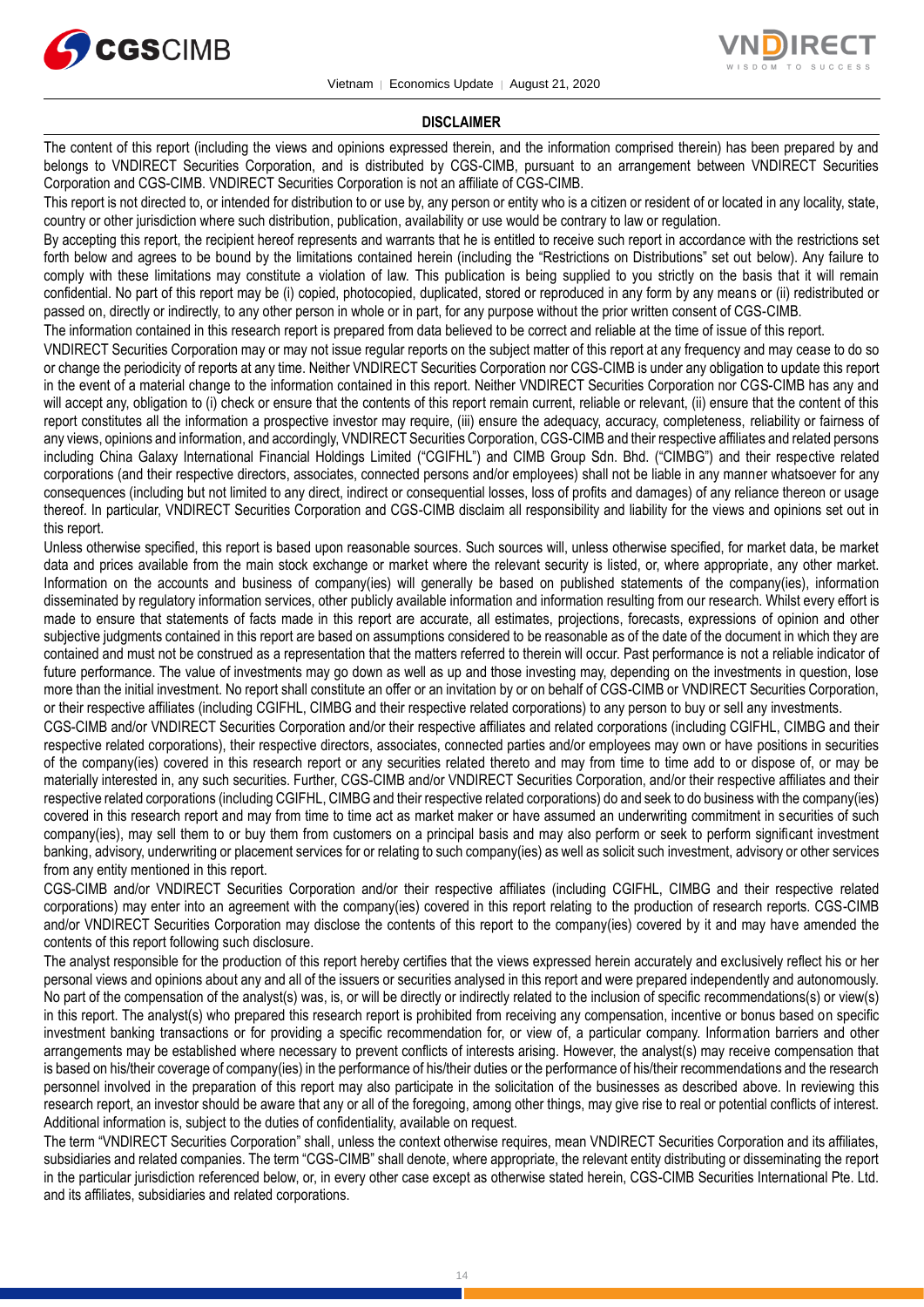



### **CGS-CIMB**

| Country     | <b>CGS-CIMB Entity</b>                                                            | <b>Regulated by</b>                                             |
|-------------|-----------------------------------------------------------------------------------|-----------------------------------------------------------------|
| Hong Kong   | CGS-CIMB Securities (Hong Kong) Limited                                           | Securities and Futures Commission Hong Kong                     |
| India       | CGS-CIMB Securities (India) Private Limited                                       | Securities and Exchange Board of India (SEBI)                   |
| Indonesia   | PT CGS-CIMB Sekuritas Indonesia                                                   | Financial Services Authority of Indonesia                       |
| Malaysia    | CGS-CIMB Securities Sdn. Bhd. (formerly known<br>as Jupiter Securities Sdn. Bhd.) | Securities Commission Malaysia                                  |
| Singapore   | CGS-CIMB Research Pte. Ltd.                                                       | Monetary Authority of Singapore                                 |
| South Korea | CGS-CIMB Securities (Hong Kong) Limited,<br>Korea Branch                          | Financial Services Commission and Financial Supervisory Service |
| Thailand    | CGS-CIMB Securities (Thailand) Co. Ltd.                                           | Securities and Exchange Commission Thailand                     |

(i) As of July 31, 2020 VNDIRECT Securities Corporation has a proprietary position in the securities (which may include but not be limited to shares, warrants, call warrants and/or any other derivatives) in the following company or companies covered or recommended in this report: (a) -

(ii) As of August 21, 2020, the analyst(s) who prepared this report, and the associate(s), has / have an interest in the securities (which may include but not be limited to shares, warrants, call warrants and/or any other derivatives) in the following company or companies covered or recommended in this report:

(a) -

This report does not purport to contain all the information that a prospective investor may require. CGS-CIMB, VNDIRECT Securities Corporation and their respective affiliates (including CGIFHL, CIMBG and their related corporations) do not make any guarantee, representation or warranty, express or implied, as to the adequacy, accuracy, completeness, reliability or fairness of any such information and opinion contained in this report. None of CGS-CIMB and VNDIRECT Securities Corporation and their respective affiliates and related persons (including CGIFHL, CIMBG and their related corporations) shall be liable in any manner whatsoever for any consequences (including but not limited to any direct, indirect or consequential losses, loss of profits and damages) of any reliance thereon or usage thereof.

This report is general in nature and has been prepared for information purposes only. It is intended for circulation amongst CGS-CIMB's and its affiliates' (including CGIFHL's, CIMBG's and their respective related corporations') clients generally and does not have regard to the specific investment objectives, financial situation and the particular needs of any specific person who may receive this report. The information and opinions in this report are not and should not be construed or considered as an offer, recommendation or solicitation to buy or sell the subject securities, related investments or other financial instruments or any derivative instrument, or any rights pertaining thereto.

Investors are advised to make their own independent evaluation of the information contained in this research report, consider their own individual investment objectives, financial situation and particular needs and consult their own professional and financial advisers as to the legal, business, financial, tax and other aspects before participating in any transaction in respect of the securities of company(ies) covered in this research report. The securities of such company(ies) may not be eligible for sale in all jurisdictions or to all categories of investors.

#### Restrictions on Distributions

**Australia:** Despite anything in this report to the contrary, this research is issued by VNDIRECT Securities Corporation and provided in Australia by CGS-CIMB Securities (Singapore) Pte. Ltd. and CGS-CIMB Securities (Hong Kong) Limited. This research is only available in Australia to persons who are "wholesale clients" (within the meaning of the Corporations Act 2001 (Cth) and is supplied solely for the use of such wholesale clients and shall not be distributed or passed on to any other person. You represent and warrant that if you are in Australia, you are a "wholesale client". This research is of a general nature only and has been prepared without taking into account the objectives, financial situation or needs of the individual recipient. CGS-CIMB Securities (Singapore) Pte. Ltd. and CGS-CIMB Securities (Hong Kong) Limited do not hold, and are not required to hold an Australian financial services license. CGS-CIMB Securities (Singapore) Pte. Ltd. and CGS-CIMB Securities (Hong Kong) Limited rely on "passporting" exemptions for entities appropriately licensed by the Monetary Authority of Singapore (under ASIC Class Order 03/1102) and the Securities and Futures Commission in Hong Kong (under ASIC Class Order 03/1103).

**Canada:** This research report has not been prepared in accordance with the disclosure requirements of Dealer Member Rule 3400 – Research Restrictions and Disclosure Requirements of the Investment Industry Regulatory Organization of Canada. For any research report distributed by CIBC, further disclosures related to CIBC conflicts of interest can be found at https://researchcentral.cibcwm.com.

**China:** For the purpose of this report, the People's Republic of China ("PRC") does not include the Hong Kong Special Administrative Region, the Macau Special Administrative Region or Taiwan. The distributor of this report has not been approved or licensed by the China Securities Regulatory Commission or any other relevant regulatory authority or governmental agency in the PRC. This report contains only marketing information. The distribution of this report is not an offer to buy or sell to any person within or outside PRC or a solicitation to any person within or outside of PRC to buy or sell any instruments described herein. This report is being issued outside the PRC to a limited number of institutional investors and may not be provided to any person other than the original recipient and may not be reproduced or used for any other purpose.

**France:** Only qualified investors within the meaning of French law shall have access to this report. This report shall not be considered as an offer to subscribe to, or used in connection with, any offer for subscription or sale or marketing or direct or indirect distribution of financial instruments and it is not intended as a solicitation for the purchase of any financial instrument.

**Germany:** This report is only directed at persons who are professional investors as defined in sec 31a(2) of the German Securities Trading Act (WpHG). This publication constitutes research of a non-binding nature on the market situation and the investment instruments cited here at the time of the publication of the information.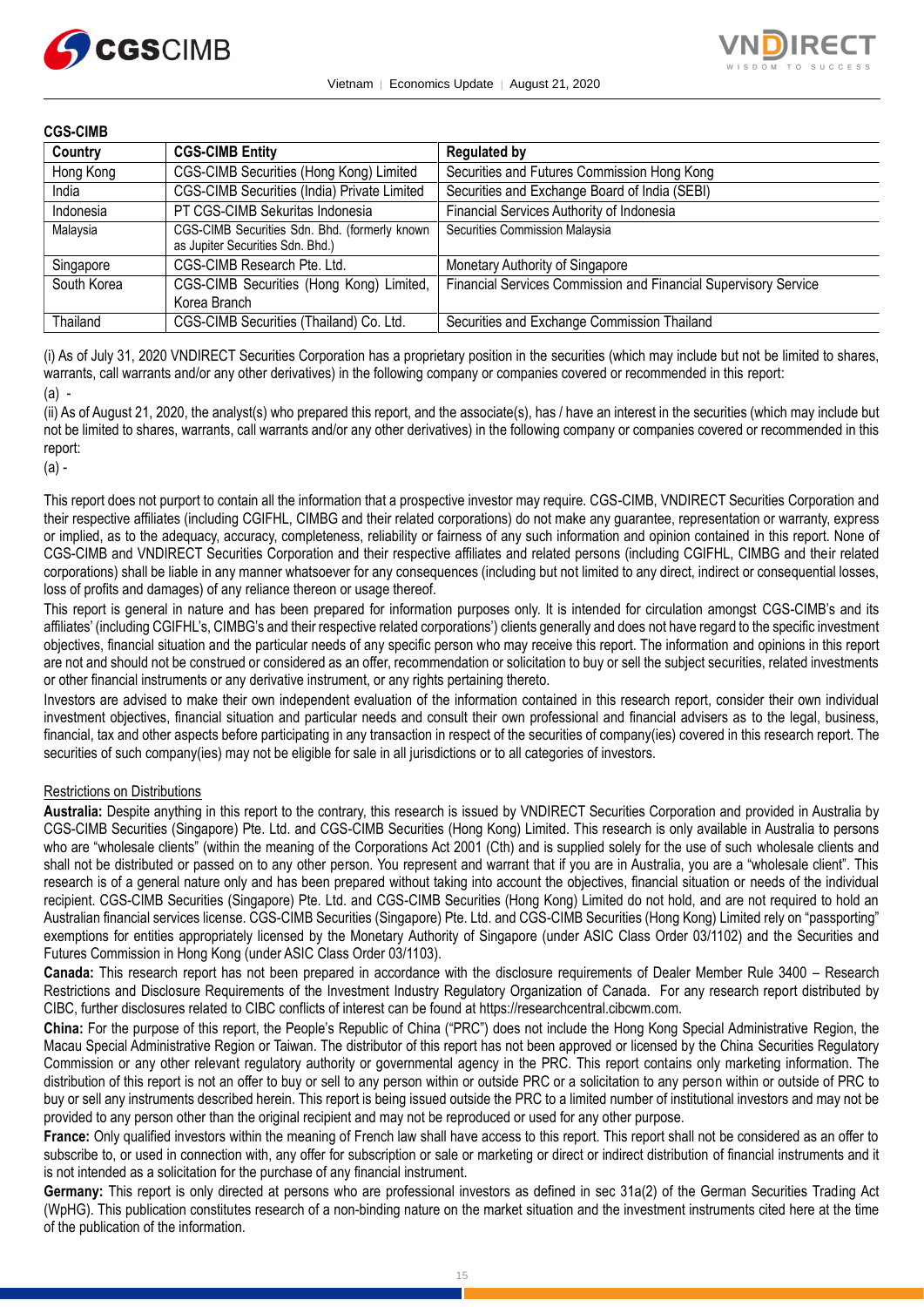

Vietnam │ Economics Update │ August 21, 2020



The current prices/yields in this issue are based upon closing prices from Bloomberg as of the day preceding publication. Please note that neither the German Federal Financial Supervisory Agency (BaFin), nor any other supervisory authority exercises any control over the content of this report.

**Hong Kong:** This report is issued and distributed in Hong Kong by CGS-CIMB Securities (Hong Kong) Limited ("CHK") which is licensed in Hong Kong by the Securities and Futures Commission for Type 1 (dealing in securities) and Type 4 (advising on securities) activities. Any investors wishing to purchase or otherwise deal in the securities covered in this report should contact the Head of Sales at CGS-CIMB Securities (Hong Kong) Limited. The views and opinions in this research report are our own as of the date hereof and are subject to change. If the Financial Services and Markets Act of the United Kingdom or the rules of the Financial Conduct Authority apply to a recipient, our obligations owed to such recipient therein are unaffected. CHK has no obligation to update its opinion or the information in this research report.

CHK does not make a market on other securities mentioned in the report.

### **India:**

This report is issued by VNDIRECT Securities Corporation and distributed in India by CGS-CIMB Securities (India) Private Limited ("CGS-CIMB India"). CGS-CIMB India is a subsidiary of CGS-CIMB Securities International Pte. Ltd. which in turn is a 50:50 joint venture company of CGIFHL and CIMBG. The details of the members of the group of companies of CGS-CIMB can be found at www.cgs-cimb.com, CGIFHL at www.chinastock.com.hk/en/ACG/ContactUs/index.aspx and CIMBG at www.cimb.com/en/who-we-are.html. CGS-CIMB India is registered with the National Stock Exchange of India Limited and BSE Limited as a trading and clearing member (Merchant Banking Number: INM000012037) under the Securities and Exchange Board of India (Stock Brokers and Sub-Brokers) Regulations, 1992. In accordance with the provisions of Regulation 4(g) of the Securities and Exchange Board of India (Investment Advisers) Regulations, 2013, CGS-CIMB India is not required to seek registration with the Securities and Exchange Board of India ("SEBI") as an Investment Adviser. CGS-CIMB India is registered with SEBI (SEBI Registration Number: INZ000209135) as a Research Analyst (INH000000669) pursuant to the SEBI (Research Analysts) Regulations, 2014 ("Regulations").

This report does not take into account the particular investment objectives, financial situations, or needs of the recipients. It is not intended for and does not deal with prohibitions on investment due to law/jurisdiction issues etc. which may exist for certain persons/entities. Recipients should rely on their own investigations and take their own professional advice before investment.

The report is not a "prospectus" as defined under Indian Law, including the Companies Act, 2013, and is not, and shall not be, approved by, or filed or registered with, any Indian regulator, including any Registrar of Companies in India, SEBI, any Indian stock exchange, or the Reserve Bank of India. No offer, or invitation to offer, or solicitation of subscription with respect to any such securities listed or proposed to be listed in India is being made, or intended to be made, to the public, or to any member or section of the public in India, through or pursuant to this report.

The research analysts, strategists or economists principally responsible for the preparation of this research report are segregated from the other activities of CGS-CIMB India and they have received compensation based upon various factors, including quality, accuracy and value of research, firm profitability or revenues, client feedback and competitive factors. Research analysts', strategists' or economists' compensation is not linked to investment banking or capital markets transactions performed or proposed to be performed by CGS-CIMB India or its affiliates.

CGS-CIMB India does not have actual / beneficial ownership of 1% or more securities of the subject company in this research report, at the end of the month immediately preceding the date of publication of this research report. However, since affiliates of CGS-CIMB India are engaged in the financial services business, they might have in their normal course of business financial interests or actual / beneficial ownership of one per cent or more in various companies including the subject company in this research report.

CGS-CIMB India or its associates, may: (a) from time to time, have long or short position in, and buy or sell the securities of the subject company in this research report; or (b) be engaged in any other transaction involving such securities and earn brokerage or other compensation or act as a market maker in the financial instruments of the subject company in this research report or act as an advisor or lender/borrower to such company or may have any other potential conflict of interests with respect to any recommendation and other related information and opinions.

CGS-CIMB India, its associates and the analyst engaged in preparation of this research report have not received any compensation for investment banking, merchant banking or brokerage services from the subject company mentioned in the research report in the past 12 months.

CGS-CIMB India, its associates and the analyst engaged in preparation of this research report have not managed or co-managed public offering of securities for the subject company mentioned in the research report in the past 12 months. The analyst from CGS-CIMB India engaged in preparation of this research report or his/her relative (a) do not have any financial interests in the subject company mentioned in this research report; (b) do not own 1% or more of the equity securities of the subject company mentioned in the research report as of the last day of the month preceding the publication of the research report; (c) do not have any material conflict of interest at the time of publication of the research report.

**Indonesia:** This report is issued by VNDIRECT Securities Corporation and distributed by PT CGS-CIMB Sekuritas Indonesia ("CGS-CIMB Indonesia"). The views and opinions in this research report are not our own but of VNDIRECT Securities Corporation as of the date hereof and are subject to change. CGS-CIMB Indonesia has no obligation to update the opinion or the information in this research report. This report is for private circulation only to clients of CGS-CIMB Indonesia. Neither this report nor any copy hereof may be distributed in Indonesia or to any Indonesian citizens wherever they are domiciled or to Indonesian residents except in compliance with applicable Indonesian capital market laws and regulations.

This research report is not an offer of securities in Indonesia. The securities referred to in this research report have not been registered with the Financial Services Authority (Otoritas Jasa Keuangan) pursuant to relevant capital market laws and regulations, and may not be offered or sold within the territory of the Republic of Indonesia or to Indonesian citizens through a public offering or in circumstances which constitute an offer within the meaning of the Indonesian capital market law and regulations.

**Ireland:** CGS-CIMB is not an investment firm authorised in the Republic of Ireland and no part of this document should be construed as CGS-CIMB acting as, or otherwise claiming or representing to be, an investment firm authorised in the Republic of Ireland.

**Malaysia:** This report is issued by VNDIRECT Securities Corporation and distributed in Malaysia by CGS-CIMB Securities Sdn. Bhd. (formerly known as Jupiter Securities Sdn. Bhd.) ("CGS-CIMB Malaysia") solely for the benefit of and for the exclusive use of our clients. Recipients of this report are to contact CGS-CIMB Malaysia, at 29th Floor Menara CIMB No. 1 Jalan Stesen Sentral 2, Kuala Lumpur Sentral 50470 Kuala Lumpur, Malaysia, in respect of any matters arising from or in connection with this report. CGS-CIMB Malaysia has no obligation to update, revise or reaffirm the opinion or the information in this research report after the date of this report.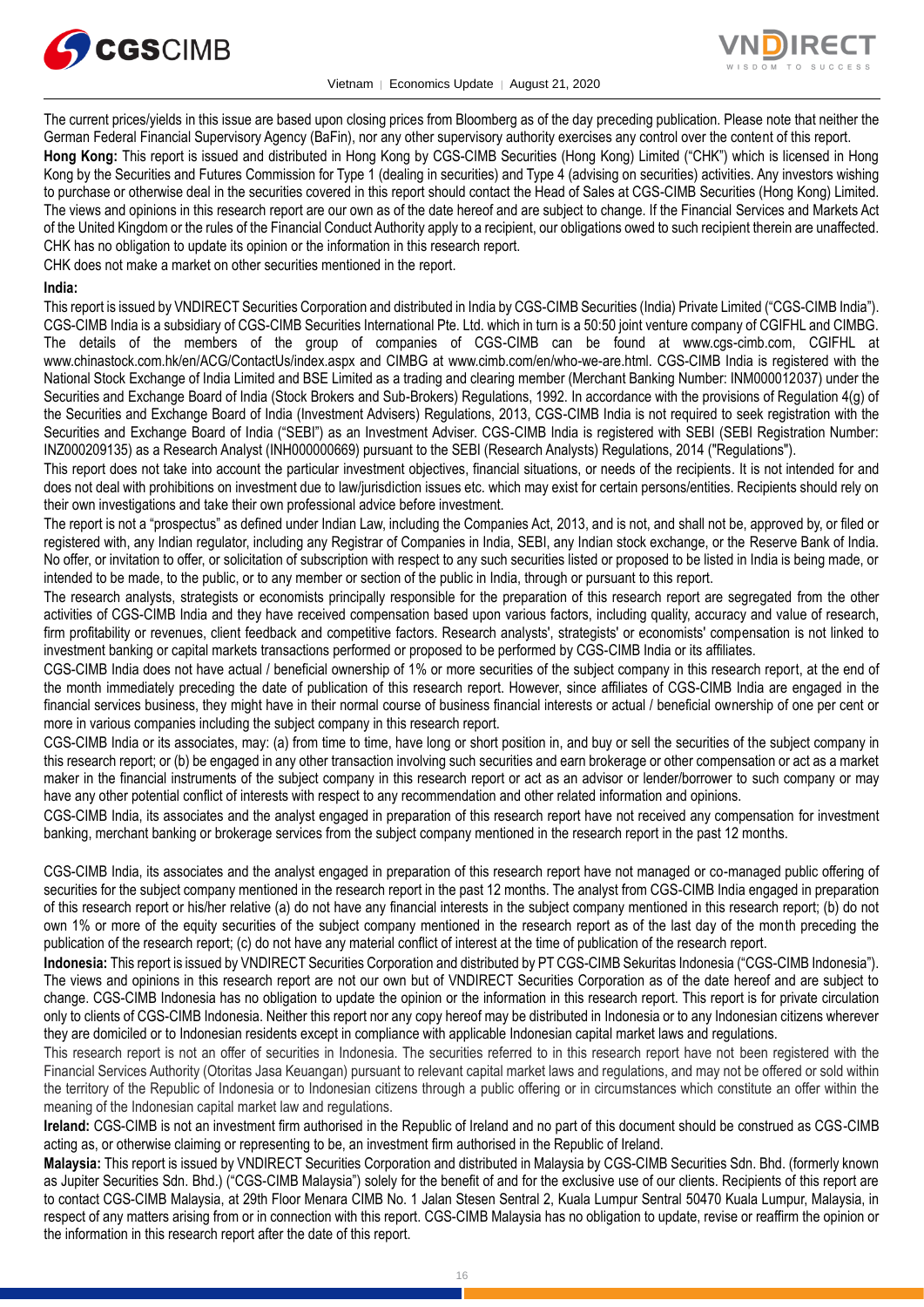



**New Zealand:** In New Zealand, this report is for distribution only to persons who are wholesale clients pursuant to section 5C of the Financial Advisers Act 2008.

**Singapore:** This report is issued by VNDIRECT Securities Corporation and distributed by CGS-CIMB Research Pte Ltd ("CGS-CIMBR"). CGS-CIMBR is a financial adviser licensed under the Financial Advisers Act, Cap 110 ("FAA") for advising on investment products, by issuing or promulgating research analyses or research reports, whether in electronic, print or other form. Accordingly, CGS-CIMBR is a subject to the applicable rules under the FAA unless it is able to avail itself to any prescribed exemptions.

Recipients of this report are to contact CGS-CIMB Research Pte Ltd, 50 Raffles Place, #16-02 Singapore Land Tower, Singapore in respect of any matters arising from, or in connection with this report. CGS-CIMBR has no obligation to update the opinion or the information in this research report. This publication is strictly confidential and is for private circulation only. If you have not been sent this report by CGS-CIMBR directly, you may not rely, use or disclose to anyone else this report or its contents.

If the recipient of this research report is not an accredited investor, expert investor or institutional investor, CGS-CIMBR accepts legal responsibility for the contents of the report without any disclaimer limiting or otherwise curtailing such legal responsibility. If the recipient is an accredited investor, expert investor or institutional investor, the recipient is deemed to acknowledge that CGS-CIMBR is exempt from certain requirements under the FAA and its attendant regulations, and as such, is exempt from complying with the following:

(a) Section 25 of the FAA (obligation to disclose product information);

(b) Section 27 (duty not to make recommendation with respect to any investment product without having a reasonable basis where you may be reasonably expected to rely on the recommendation) of the FAA;

(c) MAS Notice on Information to Clients and Product Information Disclosure [Notice No. FAA-N03];

(d) MAS Notice on Recommendation on Investment Products [Notice No. FAA-N16];

(e) Section 36 (obligation on disclosure of interest in securities), and

(f) any other laws, regulations, notices, directive, guidelines, circulars and practice notes which are relates to the above, to the extent permitted by applicable laws, as may be amended from time to time, and any other laws, regulations, notices, directive, guidelines, circulars, and practice notes as we may notify you from time to time. In addition, the recipient who is an accredited investor, expert investor or institutional investor acknowledges that a CGS-CIMBR is exempt from Section 27 of the FAA, the recipient will also not be able to file a civil claim against CGS-CIMBR for any loss or damage arising from the recipient's reliance on any recommendation made by CGS-CIMBR which would otherwise be a right that is available to the recipient under Section 27 of the FAA, the recipient will also not be able to file a civil claim against CGS-CIMBR for any loss or damage arising from the recipient's reliance on any recommendation made by CGS-CIMBR which would otherwise be a right that is available to the recipient under Section 27 of the FAA.

CGS-CIMBR, its affiliates and related corporations, their directors, associates, connected parties and/or employees may own or have positions in securities of the company(ies) covered in this research report or any securities related thereto and may from time to time add to or dispose of, or may be materially interested in, any such securities. Further, CGS-CIMBR, its affiliates and its related corporations do and seek to do business with the company(ies) covered in this research report and may from time to time act as market maker or have assumed an underwriting commitment in securities of such company(ies), may sell them to or buy them from customers on a principal basis and may also perform or seek to perform significant investment banking, advisory, underwriting or placement services for or relating to such company(ies) as well as solicit such investment, advisory or other services from any entity mentioned in this report.

As of August 21, 2020,, CGS-CIMBR does not have a proprietary position in the recommended securities in this report.

CGS-CIMBR does not make a market on other securities mentioned in the report.

**South Korea:** This report is issued by VNDIRECT Securities Corporation and distributed in South Korea by CGS-CIMB Securities (Hong Kong) Limited, Korea Branch ("CGS-CIMB Korea") which is licensed as a cash equity broker, and regulated by the Financial Services Commission and Financial Supervisory Service of Korea. In South Korea, this report is for distribution only to professional investors under Article 9(5) of the Financial Investment Services and Capital Market Act of Korea ("FSCMA").

**Spain:** This document is a research report and it is addressed to institutional investors only. The research report is of a general nature and not personalised and does not constitute investment advice so, as the case may be, the recipient must seek proper advice before adopting any investment decision. This document does not constitute a public offering of securities.

CGS-CIMB is not registered with the Spanish Comision Nacional del Mercado de Valores to provide investment services.

**Sweden:** This report contains only marketing information and has not been approved by the Swedish Financial Supervisory Authority. The distribution of this report is not an offer to sell to any person in Sweden or a solicitation to any person in Sweden to buy any instruments described herein and may not be forwarded to the public in Sweden.

**Switzerland:** This report has not been prepared in accordance with the recognized self-regulatory minimal standards for research reports of banks issued by the Swiss Bankers' Association (Directives on the Independence of Financial Research).

**Thailand:** This report is issued by VNDIRECT Securities Corporation and distributed by CGS-CIMB Securities (Thailand) Co. Ltd. ("CGS-CIMB Thailand") based upon sources believed to be reliable (but their accuracy, completeness or correctness is not guaranteed). The statements or expressions of opinion herein were arrived at after due and careful consideration for use as information for investment. Such opinions are subject to change without notice and CGS-CIMB Thailand has no obligation to update the opinion or the information in this research report.

CGS-CIMB Thailand may act or acts as Market Maker, and issuer and offerer of Derivative Warrants and Structured Note which may have the following securities as its underlying securities. Investors should carefully read and study the details of the derivative warrants in the prospectus before making investment decisions.

AAV, ADVANC, AEONTS, AMATA, AOT, AWC, BANPU, BBL, BCH, BCP, BCPG, BDMS, BEC, BEM, BGC, BGRIM, BH, BJC, BPP, BTS, CBG, CENTEL, CHG, CK, CKP, COM7, CPALL, CPF, CPN, DELTA, DTAC, EA, EGCO, EPG, ERW, ESSO, GFPT, GLOBAL, GPSC, GULF, GUNKUL, HANA, HMPRO, INTUCH, IRPC, IVL, JAS, JMT, KBANK, KCE, KKP, KTB, KTC, LH, MAJOR, MBK, MEGA, MINT, MTC, ORI, OSP, PLANB, PRM, PSH, PSL, PTG, PTT, PTTEP, PTTGC, QH, RATCH, RS, SAWAD, SCB, SCC, SGP, SPALI, SPRC, STA, STEC, STPI, SUPER, TASCO, TCAP, THAI, THANI, THG, TISCO, TKN, TMB, TOA, TOP, TPIPP, TQM, TRUE, TTW, TU, VGI, WHA, BEAUTY, JMART, LPN, SISB, WORK.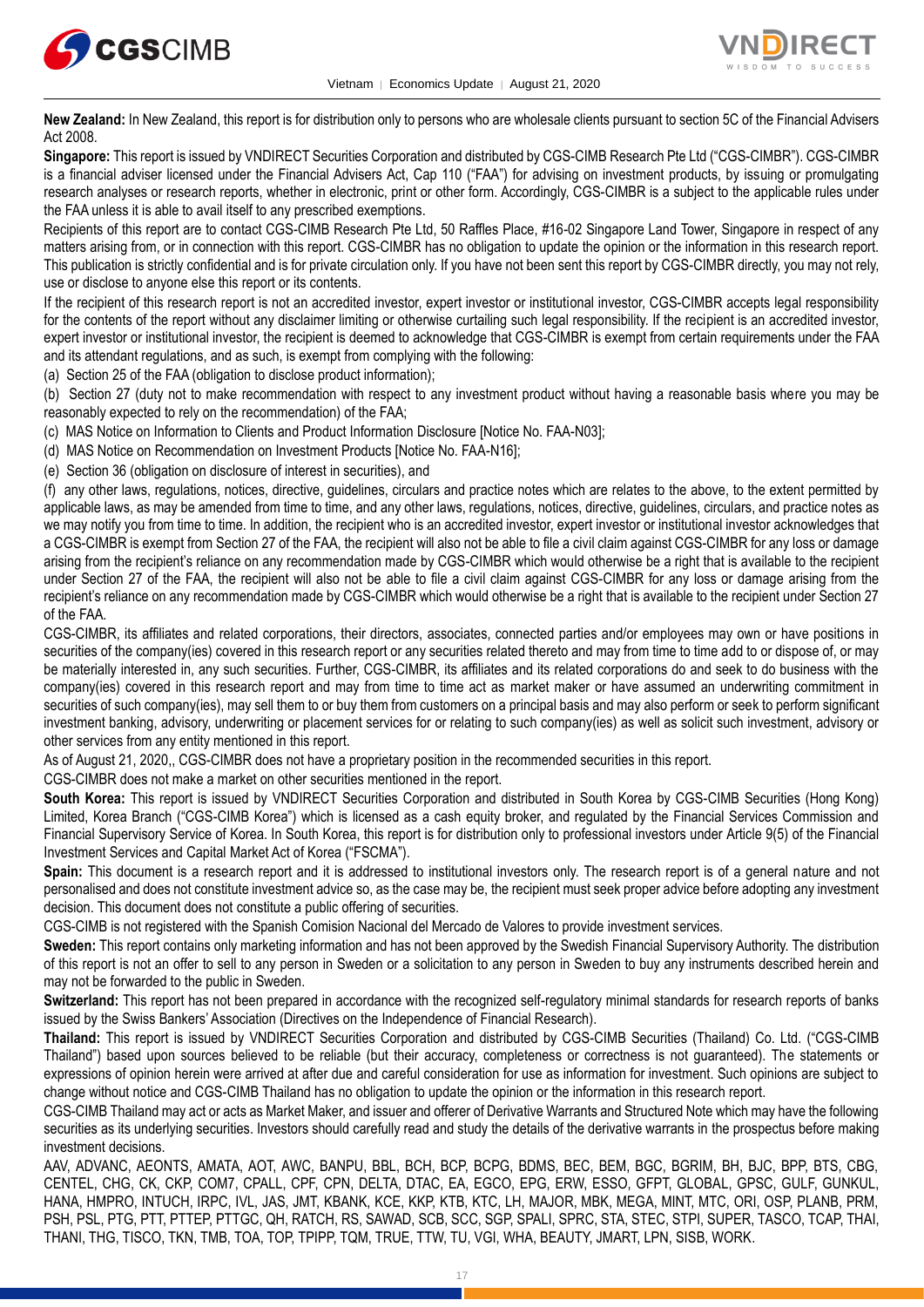



#### **Corporate Governance Report:**

The disclosure of the survey result of the Thai Institute of Directors Association ("IOD") regarding corporate governance is made pursuant to the policy of the Office of the Securities and Exchange Commission. The survey of the IOD is based on the information of a company listed on the Stock Exchange of Thailand and the Market for Alternative Investment disclosed to the public and able to be accessed by a general public investor. The result, therefore, is from the perspective of a third party. It is not an evaluation of operation and is not based on inside information.

The survey result is as of the date appearing in the Corporate Governance Report of Thai Listed Companies. As a result, the survey result may be changed after that date. CGS-CIMB Thailand does not confirm nor certify the accuracy of such survey result.

| <b>Score</b><br>Range: | 10C<br>۵N<br>ĴU | 80<br>0C<br>೦೮<br>. | 70<br>$\overline{\phantom{a}}$<br><br>. . | $\sim$ $\sim$<br>D <sub>o</sub><br><b>Below</b><br>י היו<br>וש ש | Νo<br>Result<br><b>INVAV</b><br>ou |
|------------------------|-----------------|---------------------|-------------------------------------------|------------------------------------------------------------------|------------------------------------|
| -<br>Description:      | -<br>Excellent  | Ven<br>Good         | Good                                      | N/A                                                              |                                    |

**United Arab Emirates:** The distributor of this report has not been approved or licensed by the UAE Central Bank or any other relevant licensing authorities or governmental agencies in the United Arab Emirates. This report is strictly private and confidential and has not been reviewed by, deposited or registered with UAE Central Bank or any other licensing authority or governmental agencies in the United Arab Emirates. This report is being issued outside the United Arab Emirates to a limited number of institutional investors and must not be provided to any person other than the original recipient and may not be reproduced or used for any other purpose. Further, the information contained in this report is not intended to lead to the sale of investments under any subscription agreement or the conclusion of any other contract of whatsoever nature within the territory of the United Arab Emirates.

**United Kingdom and European Economic Area (EEA):** In the United Kingdom and European Economic Area, this material is also being distributed by CGS-CIMB Securities (UK) Limited ("CGS-CIMB UK"). CGS-CIMB UK is authorized and regulated by the Financial Conduct Authority and its registered office is at 27 Knightsbridge, London, SW1X7YB. The material distributed by CGS-CIMB UK has been prepared in accordance with CGS-CIMB's policies for managing conflicts of interest arising as a result of publication and distribution of this material. This material is for distribution only to, and is solely directed at, selected persons on the basis that those persons: (a) are eligible counterparties and professional clients of CGS-CIMB UK; (b) have professional experience in matters relating to investments falling within Article 19(5) of the Financial Services and Markets Act 2000 (Financial Promotion) Order 2005 (as amended, the "Order"), (c) fall within Article 49(2)(a) to (d) ("high net worth companies, unincorporated associations etc") of the Order; (d) are outside the United Kingdom subject to relevant regulation in each jurisdiction, material(all such persons together being referred to as "relevant persons"). This material is directed only at relevant persons and must not be acted on or relied on by persons who are not relevant persons. Any investment or investment activity to which this material relates is available only to relevant persons and will be engaged in only with relevant persons.

This material is categorised as non-independent for the purposes of CGS-CIMB UK and therefore does not provide an impartial or objective assessment of the subject matter and does not constitute independent research. Consequently, this material has not been prepared in accordance with legal requirements designed to promote the independence of research and will not be subject to any prohibition on dealing ahead of the dissemination of research. Therefore, this material is considered a marketing communication.

**United States:** This research report is issued by VNDIRECT Securities Corporation and distributed in the United States of America by CGS-CIMB Securities (USA) Inc, a U.S. registered broker-dealer and an affiliate of CGS-CIMB Securities Sdn. Bhd. (formerly known as Jupiter Securities Sdn. Bhd.), CGS-CIMB Research Pte Ltd, PT CGS-CIMB Sekuritas Indonesia, CGS-CIMB Securities (Thailand) Co. Ltd, CGS-CIMB Securities (Hong Kong) Limited and CGS-CIMB Securities (India) Private Limited and is distributed solely to persons who qualify as "U.S. Institutional Investors" as defined in Rule 15a-6 under the Securities and Exchange Act of 1934. This communication is only for Institutional Investors whose ordinary business activities involve investing in shares, bonds, and associated securities and/or derivative securities and who have professional experience in such investments. Any person who is not a U.S. Institutional Investor or Major Institutional Investor must not rely on this communication. The delivery of this research report to any person in the United States of America is not a recommendation to effect any transactions in the securities discussed herein, or an endorsement of any opinion expressed herein. CGS-CIMB Securities (USA) Inc, is a FINRA/SIPC member and takes responsibility for the content of this report. For further information or to place an order in any of the above-mentioned securities please contact a registered representative of CGS-CIMB Securities (USA) Inc.

CGS-CIMB Securities (USA) Inc. does not make a market on other securities mentioned in the report.

CGS-CIMB Securities (USA) Inc. has not managed or co-managed a public offering of any of the securities mentioned in the past 12 months.

CGS-CIMB Securities (USA) Inc. has not received compensation for investment banking services from any of the company mentioned in the past 12 months.

CGS-CIMB Securities (USA) Inc. neither expects to receive nor intends to seek compensation for investment banking services from any of the company mentioned within the next 3 months.

**United States Third-Party Disclaimer:** If this report is distributed in the United States of America by Raymond James & Associates, Inc ("RJA"), this report is third-party research prepared for and distributed in the United States of America by RJA pursuant to an arrangement between RJA and CGS-CIMB Securities International Pte. Ltd. ("CGS-CIMB"). CGS-CIMB is not an affiliate of RJA. This report is distributed solely to persons who qualify as "U.S. Institutional Investors" or as "Major U.S. Institutional Investors" as defined in Rule 15a-6 under the Securities and Exchange Act of 1934, as amended. This communication is only for U.S. Institutional Investors or Major U.S. Institutional Investor whose ordinary business activities involve investing in shares, bonds, and associated securities and/or derivative securities and who have professional experience in such investments. Any person who is not a U.S. Institutional Investor or Major U.S. Institutional Investor must not rely on this communication. The delivery of this report to any person in the U.S. is not a recommendation to effect any transactions in the securities discussed herein, or an endorsement of any opinion expressed herein. If you are receiving this report in the U.S from RJA, a FINRA/SIPC member, it takes responsibility for the content of this report. For further information or to place an order in any of the above-mentioned securities please contact a registered representative of CGS-CIMB Securities (USA) Inc. or RJA. <https://raymondjames.com/InternationalEquityDisclosures>

**Other jurisdictions:** In any other jurisdictions, except if otherwise restricted by laws or regulations, this report is only for distribution to professional, institutional or sophisticated investors as defined in the laws and regulations of such jurisdictions.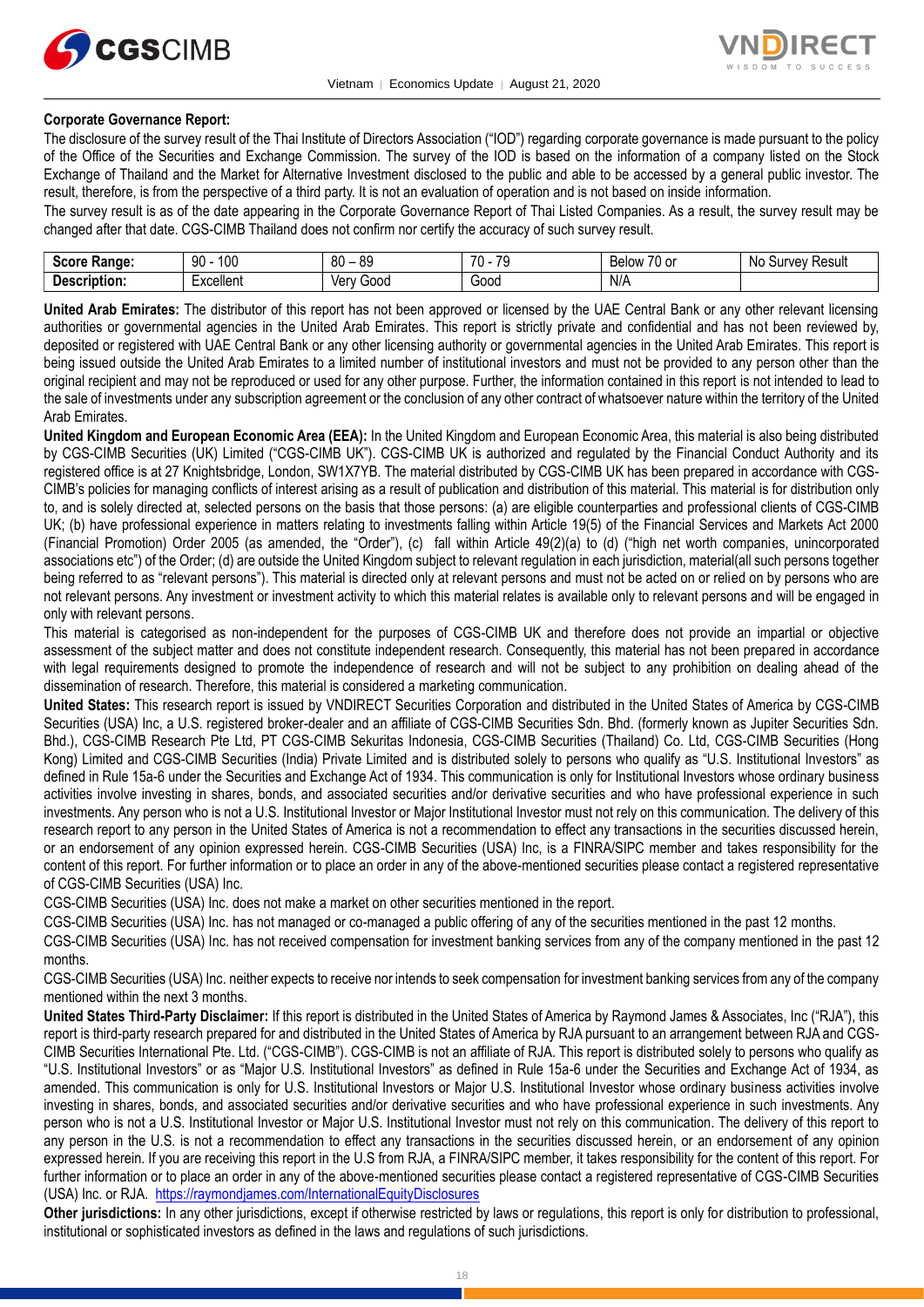



Vietnam │ Economics Update │ August 21, 2020

| Distribution of stock ratings and investment banking clients for quarter ended on 30 June 2020 |                         |                                |  |  |
|------------------------------------------------------------------------------------------------|-------------------------|--------------------------------|--|--|
| 800 companies under coverage for quarter ended on 30 June 2020                                 |                         |                                |  |  |
|                                                                                                | Rating Distribution (%) | Investment Banking clients (%) |  |  |
| Add                                                                                            | 60 1%                   | 0.4%                           |  |  |
| Hold                                                                                           | 25.9%                   | 0.1%                           |  |  |
| Reduce                                                                                         | 14.0%                   | 0.3%                           |  |  |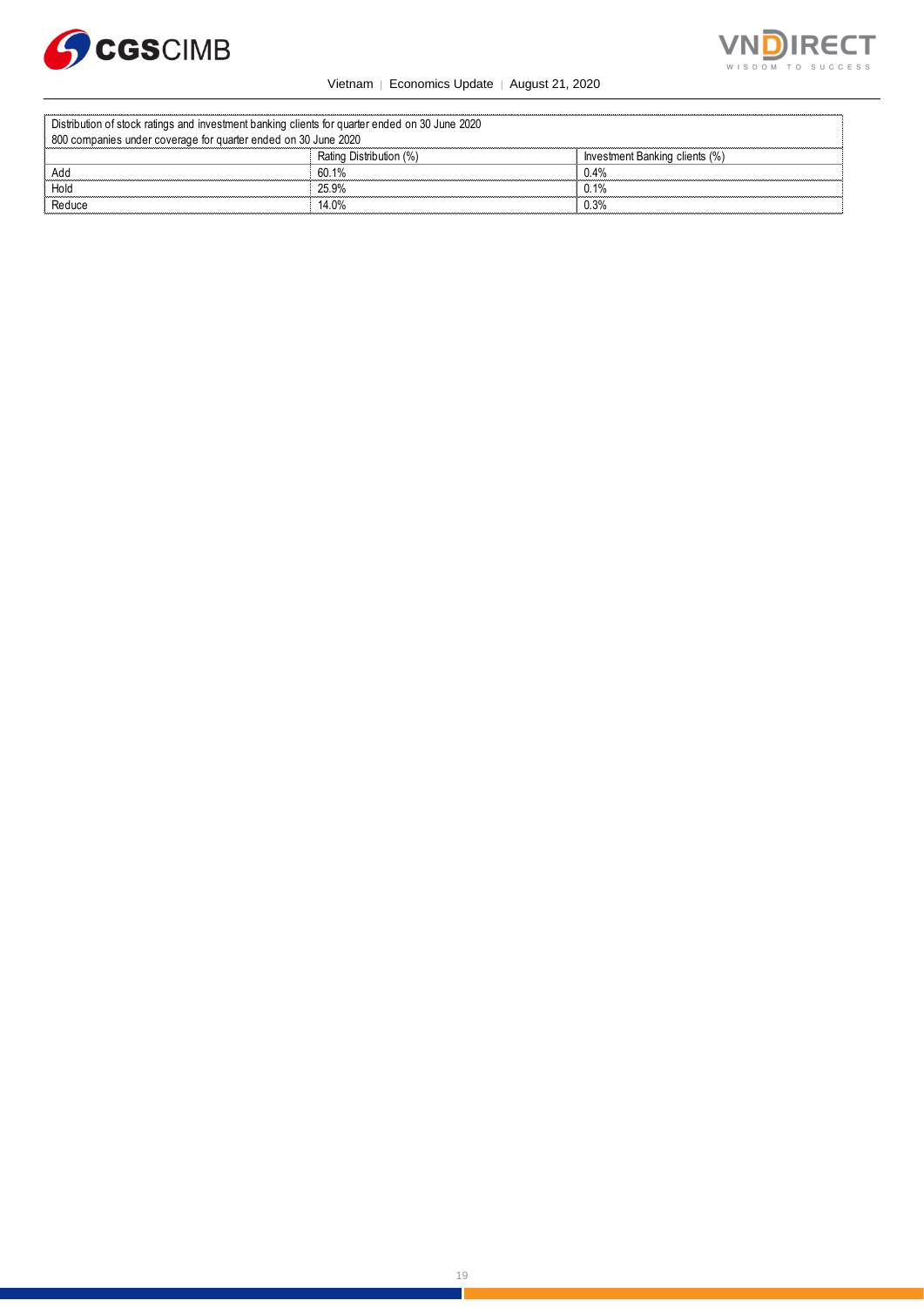



#### **Corporate Governance Report of Thai Listed Companies (CGR). CG Rating by the Thai Institute of Directors Association (Thai IOD) in 2019, Anti-Corruption 2019**

**ADVANC** – Excellent, Certified, **AEONTS** – Good, n/a, **AH** – Very Good, n/a, **AMATA** – Excellent, Declared, **ANAN** – Excellent, Declared, **AOT** – Excellent, n/a, **AP** – Excellent, Certified, **ASP** – Very Good, Certified, **BAM** – not available, n/a, **BANPU** – Excellent, Certified, **BAY** – Excellent, Certified, **BBL** – Very Good, Certified, **BCH** – Good, Certified, **BCP** - Excellent, Certified, **BCPG** – Excellent, Certified, **BDMS** – Very Good, n/a, **BEAUTY** – Good, n/a, **BEC** – Very Good, n/a, **BGRIM** – Very Good, Declared, **BH** - Good, n/a, **BJC** – Very Good, n/a, **BJCHI** – Very Good, Certified, **BLA** – Very Good, Certified, **BPP** – Very Good, Declared, **BR** - Good, n/a, **BTS** - Excellent, Certified, **CBG** – Very Good, n/a, **CCET** – Good, n/a, **CENTEL** – Very Good, Certified, **CHAYO** - Good, n/a, **CHG** – Very Good, Declared, **CK** – Excellent, n/a, **COL** – Excellent, Declared, **CPALL** – Excellent, Certified, **CPF** – Excellent, Certified, **CPN** - Excellent, Certified, **CPNREIT** – not available, n/a, **CRC** – not available, n/a, **DELTA** - Excellent, Declared, **DEMCO** – Excellent, Certified, **DDD** – Very Good, n/a, **DIF** – not available, n/a, **DREIT** – not available, n/a, **DTAC** – Excellent, Certified, **EA** – Excellent, n/a, **ECL** – Very Good, Certified, **EGCO** - Excellent, Certified, **EPG** – Very Good, n/a, **ERW** – Very Good, n/a, **GFPT** - Excellent, Certified, **GGC** – Excellent, Certified, **GLOBAL** – Very Good, n/a, **GLOW** – Very Good, Certified, **GPSC** – Excellent, Certified, **GULF** – Very Good, n/a, **GUNKUL** – Excellent, Certified, **HANA** - Excellent, Certified, **HMPRO** - Excellent, Certified, **HUMAN** – Good, n/a, **ICHI** – Excellent, Declared, **III** – Excellent, n/a, **INTUCH** - Excellent, Certified, **IRPC** – Excellent, Certified, **ITD** – Very Good, n/a, **IVL** - Excellent, Certified, **JASIF** – not available, n/a, **BJC** – Very Good, n/a, **JMT** – Very Good, n/a, **KBANK** - Excellent, Certified, **KCE** - Excellent, Certified, **KKP** – Excellent, Certified, **KSL** – Excellent, Certified, **KTB** - Excellent, Certified, **KTC** – Excellent, Certified, **LH** - Excellent, n/a, **LPN** – Excellent, Certified, **M** – Very Good, Certified, **MACO** – Very Good, n/a, **MAJOR** – Very Good, n/a, **MAKRO** – Excellent, Certified, **MALEE** – Excellent, Certified, **MC** – Excellent, Certified, **MCOT** – Excellent, Certified, **MEGA** – Very Good, n/a, **MINT** - Excellent, Certified, **MK** – Very Good, n/a, **MTC** – Excellent, n/a, **NETBAY** – Very Good, n/a, **OSP** – Very Good, n/a, **PLANB** – Excellent, Certified, **PLAT** – Very Good, Certified, **PR9** – Excellent, n/a, **PSH** – Excellent, Certified, **PSTC** – Very Good, Certified, **PTT** - Excellent, Certified, **PTTEP** - Excellent, Certified, **PTTGC** - Excellent, Certified, **QH** – Excellent, Certified, **RATCH** – Excellent, Certified, **ROBINS** – Excellent, Certified, **RS** – Excellent, n/a, **RSP** – not available, n/a, **S** – Excellent, n/a, **SAPPE** – Very Good, Declared, **SAT** – Excellent, Certified, **SAWAD** – Very Good, n/a, **SC** – Excellent, Certified, **SCB** - Excellent, Certified, **SCC** – Excellent, Certified, **SCN** – Excellent, Certified, **SF** – Good, n/a, **SHR** – not available, n/a, **SIRI** – Very Good, Certified, **SPA** - Good, n/a, **SPALI** - Excellent, n/a, **SPRC** – Excellent, Certified, **STA** – Very Good, Certified, **STEC** – Excellent, n/a, **SVI** – Excellent, Certified, **SYNEX** – Excellent, Certified, **TASCO** – Excellent, Certified, **TCAP** – Excellent, Certified, **THANI** – Excellent, Certified, **TIPCO** – Very Good, Certified, **TISCO** - Excellent, Certified, **TKN** – Very Good, n/a, **TMB** - Excellent, Certified, **TNR** – Very Good, Certified, **TOP** - Excellent, Certified, **TPCH** – Good, n/a, **TPIPP** – Good, n/a, **TRUE** – Excellent, Certified, **TU** – Excellent, Certified, **TVO** – Excellent, Declared, **UNIQ** – not available, n/a, **VGI** – Excellent, Certified, **WHA** – Excellent, Certified, **WHART** – not available, n/a, **WICE** – Excellent, Certified, **WORK** – Good, n/a.

1 CG Score 2019 from Thai Institute of Directors Association (IOD)

2 AGM Level 2018 from Thai Investors Association

3 Companies participating in Thailand's Private Sector Collective Action Coalition Against Corruption programme (Thai CAC) under Thai Institute of Directors (as of November 30, 2018) are categorised into:

companies that have declared their intention to join CAC, and companies certified by CAC.

- 4 [The Stock Exchange of Thailand : the record of listed companies with corporate sustainable development "Thai sustainability Investment 2018"](http://www.set.or.th/sustainable_dev/en/sr/sri/tsi_p1.html) included:
- SET and mai listed companies passed the assessment conducted by the Stock Exchange of Thailand: THSI (SET) and THSI (mai)

SET listed companies passed the assessment conducted by the Dow Jones Sustainability Indices (DJSI)

| <b>RECOMMENDATION FRAMEWORK</b> |                                                                                                                                                                                                                                                                   |
|---------------------------------|-------------------------------------------------------------------------------------------------------------------------------------------------------------------------------------------------------------------------------------------------------------------|
| <b>Stock Ratings</b>            | Definition:                                                                                                                                                                                                                                                       |
| Add                             | The stock's total return is expected to reach 15% or higher over the next 12 months.                                                                                                                                                                              |
| Hold                            | The stock's total return is expected to be between negative 10% and positive 15% over the next 12 months.                                                                                                                                                         |
| Reduce                          | The stock's total return is expected to fall below negative 10% over the next 12 months.                                                                                                                                                                          |
|                                 | The total expected return of a stock is defined as the sum of the:(i) percentage difference between the target price and the current price and (ii)<br>the forward net dividend yields of the stock. Stock price targets have an investment horizon of 12 months. |
| <b>Sector Ratings</b>           | Definition:                                                                                                                                                                                                                                                       |
| Overweight                      | An Overweight rating means stocks in the sector have, on a market cap-weighted basis, a positive absolute<br>recommendation.                                                                                                                                      |
| Neutral                         | A Neutral rating means stocks in the sector have, on a market cap-weighted basis, a neutral absolute recommendation.                                                                                                                                              |
| Underweight                     | An Underweight rating means stocks in the sector have, on a market cap-weighted basis, a negative absolute<br>recommendation.                                                                                                                                     |
| <b>Country Ratings</b>          | Definition:                                                                                                                                                                                                                                                       |
| Overweight                      | An Overweight rating means investors should be positioned with an above-market weight in this country relative to<br>benchmark.                                                                                                                                   |
| Neutral                         | A Neutral rating means investors should be positioned with a neutral weight in this country relative to benchmark.                                                                                                                                                |
| Underweight                     | An Underweight rating means investors should be positioned with a below-market weight in this country relative to<br>benchmark.                                                                                                                                   |

#### **Hien Tran Khanh – Deputy Head of Research**

Email: [hien.trankhanh@vndirect.com.vn](mailto:hien.trankhanh@vndirect.com.vn)

**Hinh DINH – Senior Analyst** Email: [hinh.dinh@vndirect.com.vn](mailto:hinh.dinh@vndirect.com.vn)